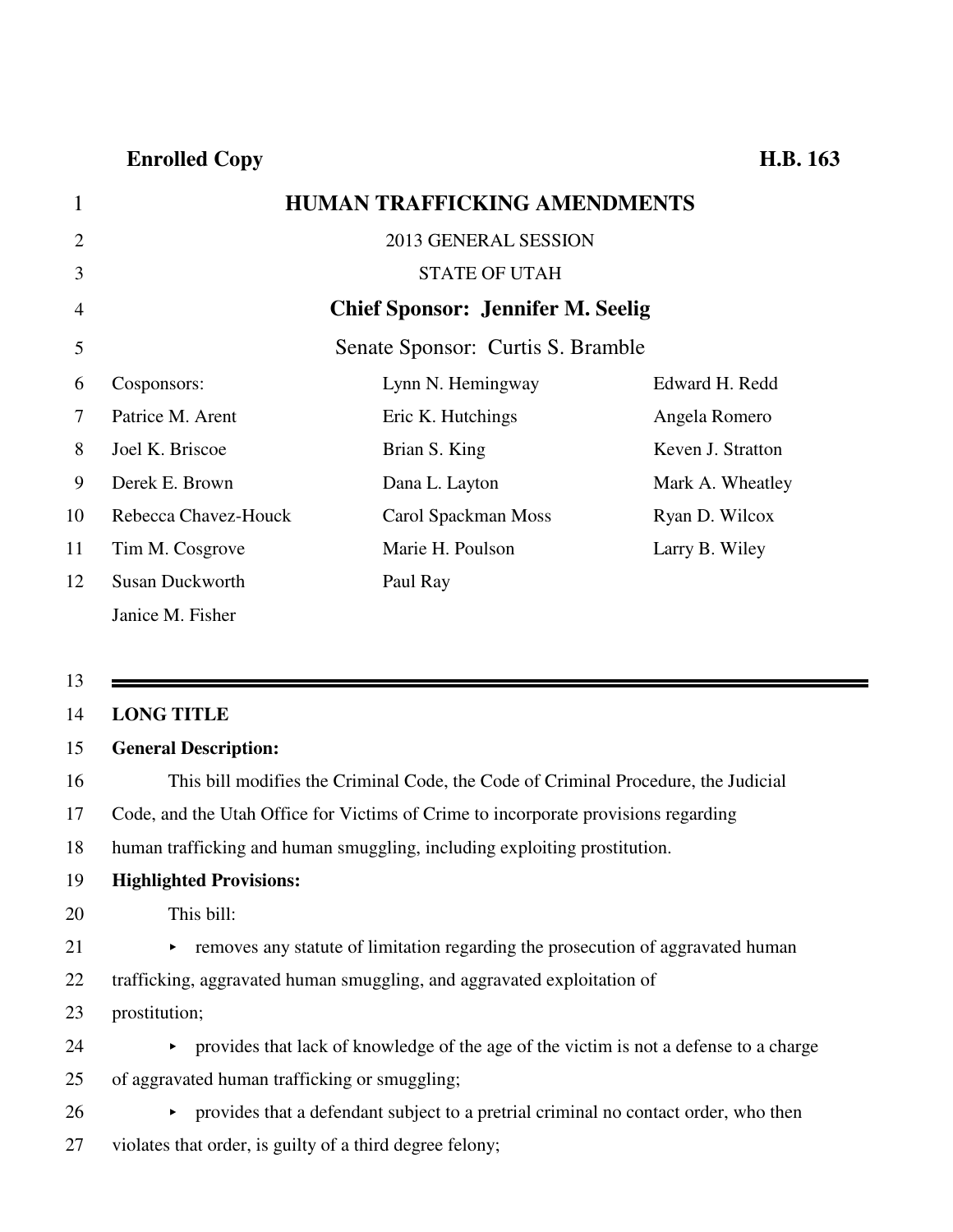| 28 | • defines "child" as a person younger than 18 years of age regarding human               |
|----|------------------------------------------------------------------------------------------|
| 29 | trafficking and smuggling;                                                               |
| 30 | • defines "commercial purpose" regarding human trafficking and smuggling;                |
| 31 | • provides that recruiting, harboring, transporting, or obtaining a child for human      |
| 32 | trafficking for forced labor or sexual exploitation is aggravated human trafficking;     |
| 33 | • provides that aggravated human trafficking is a first degree felony;                   |
| 34 | • provides that aggravated human smuggling, which involves a child, is a second          |
| 35 | degree felony;                                                                           |
| 36 | • provides that aggravated sexual abuse of a child includes human trafficking or         |
| 37 | human smuggling of a child;                                                              |
| 38 | • provides that the offense of patronizing a prostitute is a third degree felony if the  |
| 39 | offense involves a child;                                                                |
| 40 | • provides that exploitation of prostitution that involves human trafficking or human    |
| 41 | smuggling is aggravated exploitation of prostitution and is a second degree felony;      |
| 42 | • provides that aggravated exploitation of prostitution involving a child is a first     |
| 43 | degree felony;                                                                           |
| 44 | • provides that an act of sexual solicitation that involves solicitation of a child, but |
| 45 | does not amount to human trafficking or human smuggling, is a third degree felony;       |
| 46 | • provides that human trafficking or smuggling, and aggravated human trafficking         |
| 47 | and smuggling, are offenses for which a court may authorize an order for                 |
| 48 | interception of communication;                                                           |
| 49 | provides that when a defendant is charged with a felony offense involving                |
| 50 | kidnapping, human trafficking or human smuggling, sexual offenses, or aggravated         |
| 51 | exploitation of prostitution, the court may issue a no contact order as specified; and   |
| 52 | provides that a violation of the no contact order is a third degree felony.              |
| 53 | <b>Money Appropriated in this Bill:</b>                                                  |
| 54 | None                                                                                     |
|    |                                                                                          |

55 **Other Special Clauses:**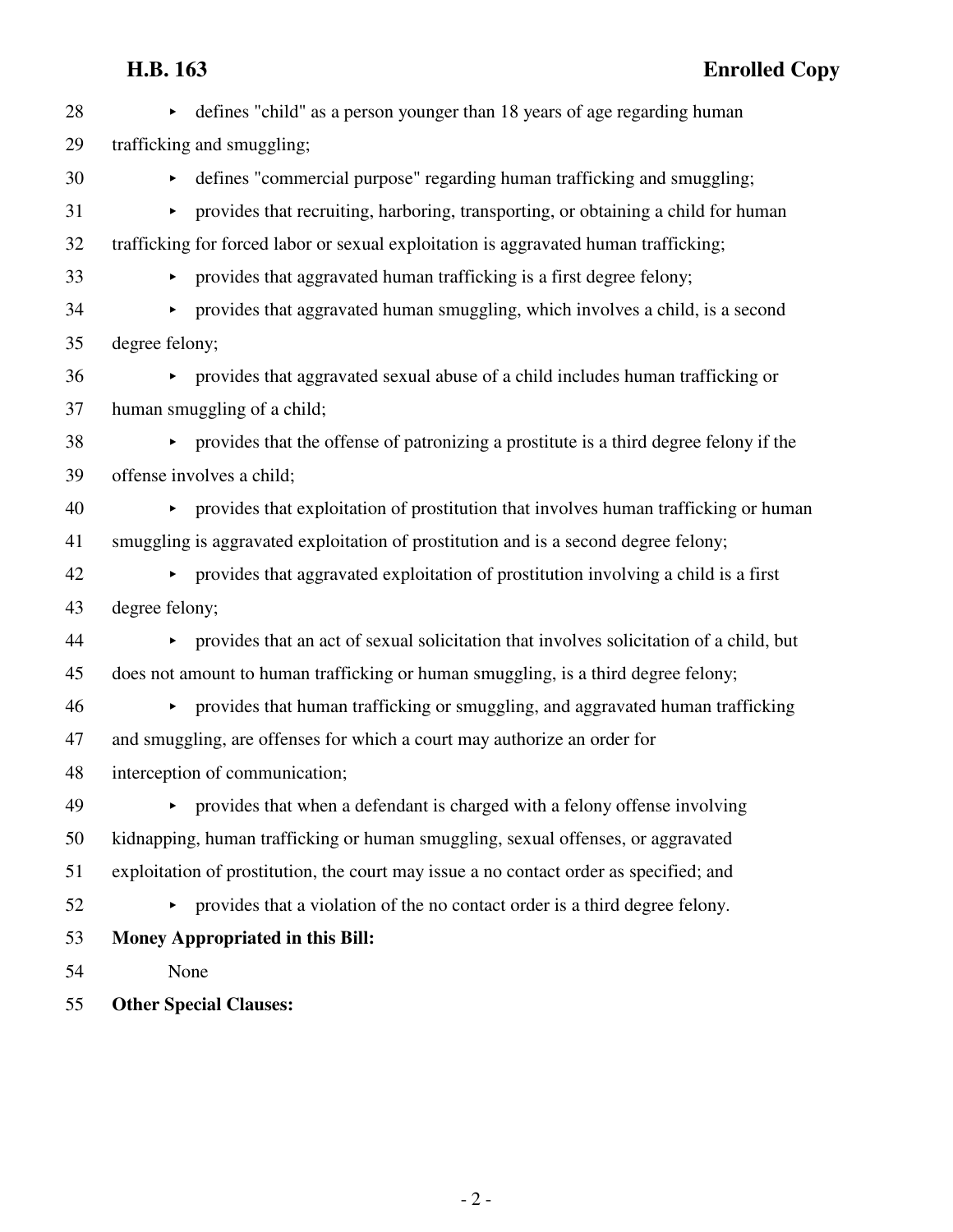| 56 | None                                                                                    |
|----|-----------------------------------------------------------------------------------------|
| 57 | <b>Utah Code Sections Affected:</b>                                                     |
| 58 | <b>AMENDS:</b>                                                                          |
| 59 | <b>76-1-301</b> , as last amended by Laws of Utah 2011, Chapter 24                      |
| 60 | <b>76-2-304.5</b> , as last amended by Laws of Utah 2003, Chapter 149                   |
| 61 | <b>76-5-108</b> , as last amended by Laws of Utah 2008, Chapter 3                       |
| 62 | <b>76-5-307</b> , as enacted by Laws of Utah 2008, Chapter 343                          |
| 63 | <b>76-5-308</b> , as enacted by Laws of Utah 2008, Chapter 343                          |
| 64 | <b>76-5-309</b> , as last amended by Laws of Utah 2010, Chapter 126                     |
| 65 | <b>76-5-310</b> , as enacted by Laws of Utah 2008, Chapter 343                          |
| 66 | <b>76-5-404.1</b> , as last amended by Laws of Utah 2007, Chapter 339                   |
| 67 | 76-5-406, as last amended by Laws of Utah 2003, Chapter 149                             |
| 68 | <b>76-9-1003</b> , as enacted by Laws of Utah 2011, Chapter 21                          |
| 69 | 76-10-1301, as last amended by Laws of Utah 1988, Chapter 199                           |
| 70 | <b>76-10-1303</b> , as last amended by Laws of Utah 1993, Chapter 179                   |
| 71 | <b>76-10-1306</b> , as last amended by Laws of Utah 2001, Chapter 9                     |
| 72 | <b>76-10-1313</b> , as last amended by Laws of Utah 2011, Chapter 32                    |
| 73 | 77-23a-8, as last amended by Laws of Utah 2010, Chapter 334                             |
| 74 | 77-38-3, as last amended by Laws of Utah 2011, Chapter 131                              |
| 75 | <b>78B-7-113</b> , as last amended by Laws of Utah 2010, Chapter 324                    |
| 76 |                                                                                         |
| 77 | Be it enacted by the Legislature of the state of Utah:                                  |
| 78 | Section 1. Section <b>76-1-301</b> is amended to read:                                  |
| 79 | 76-1-301. Offenses for which prosecution may be commenced at any time.                  |
| 80 | $(1)$ As used in this section:                                                          |
| 81 | (a) "Aggravating offense" means any offense incident to which a homicide was            |
| 82 | committed as described in Subsection 76-5-202(1)(d) or (e) or Subsection 76-5-202(2).   |
| 83 | (b) "Predicate offense" means an offense described in Section $76-5-203(1)$ if a person |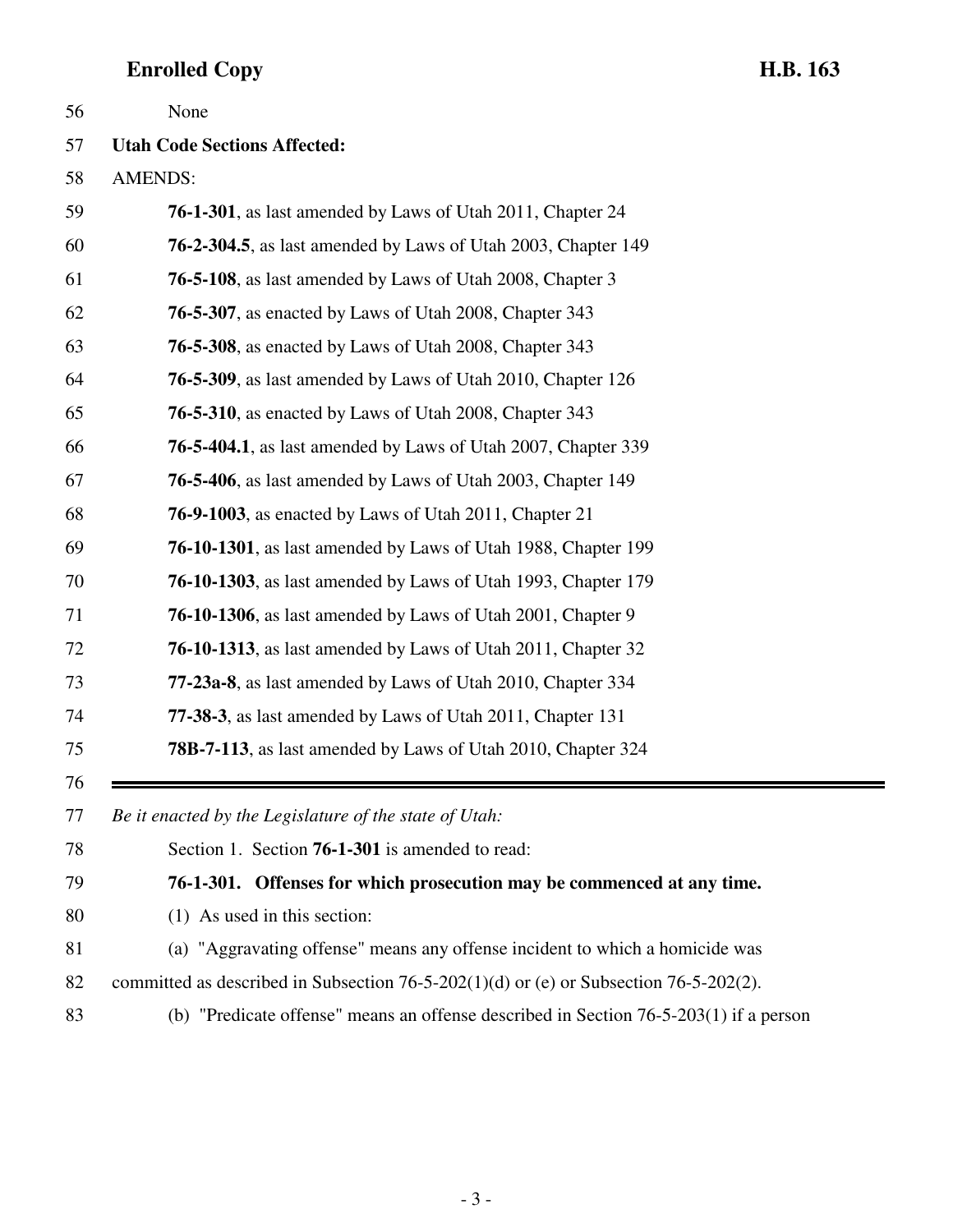84 other than a party as defined in Section 76-2-202 was killed in the course of the commission, 85 attempted commission, or immediate flight from the commission or attempted commission of 86 the offense. 87 (2) Notwithstanding any other provisions of this code, prosecution for the following 88 offenses may be commenced at any time: 89 (a) capital felony; 90 (b) aggravated murder; 91 (c) murder; 92 (d) manslaughter; 93 (e) child abuse homicide; 94 (f) aggravated kidnapping; 95 (g) child kidnapping; 96 (h) rape; 97 (i) rape of a child; 98 (j) object rape; 99 (k) object rape of a child; 100 (l) forcible sodomy; 101 (m) sodomy on a child; 102 (n) sexual abuse of a child; 103 (o) aggravated sexual abuse of a child; 104 (p) aggravated sexual assault;  $[\sigma r]$ 105 (q) any predicate offense to a murder or aggravating offense to an aggravated 106 murder[.]; 107 (r) aggravated human trafficking or aggravated human smuggling in violation of 108 Section 76-5-310; or 109 (s) aggravated exploitation of prostitution involving a child, under Section 76-10-1306. 110 Section 2. Section **76-2-304.5** is amended to read: 111 **76-2-304.5. Mistake as to victim's age not a defense.**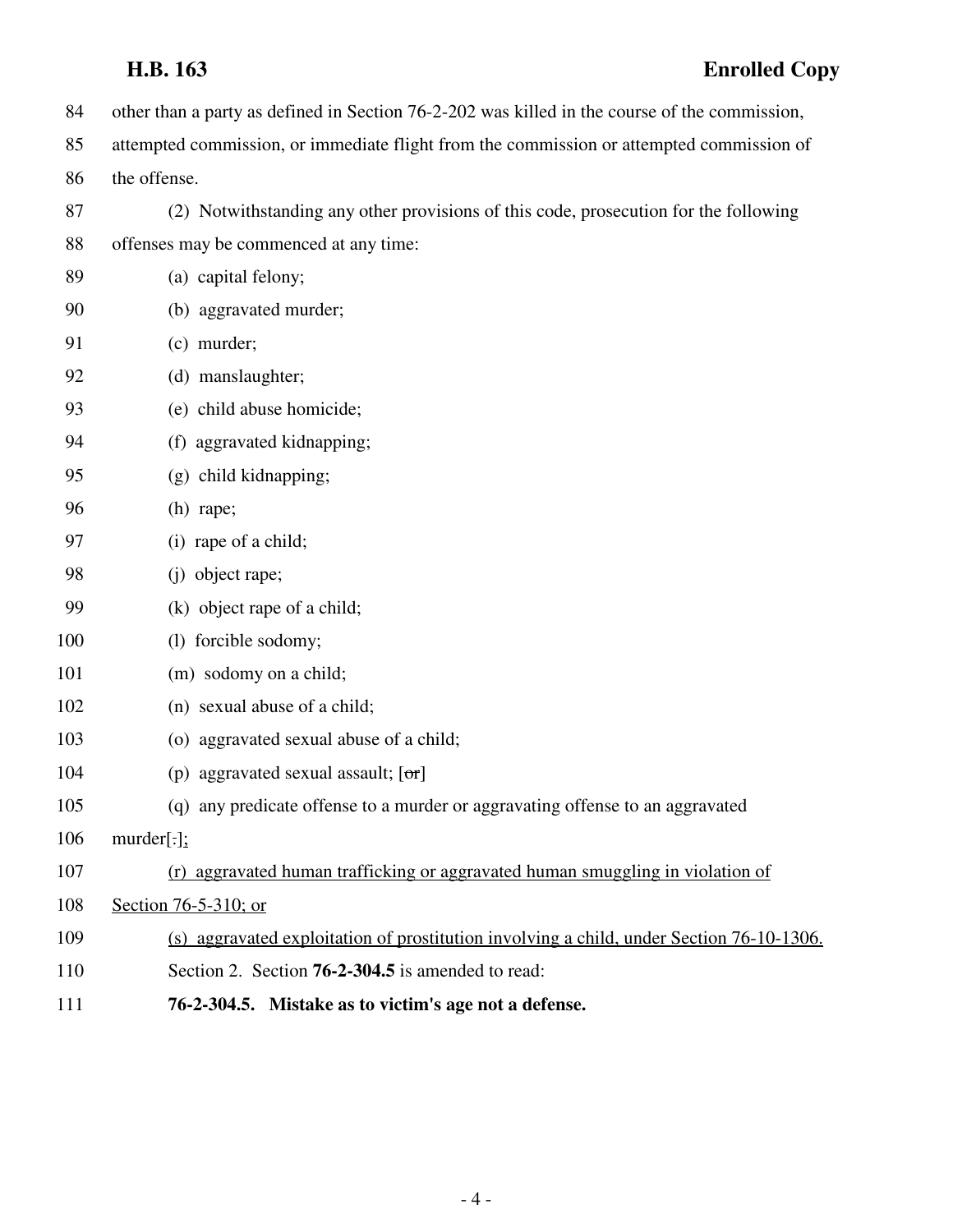| 112 | (1) It is not a defense to the crime of child [ $\overline{kidnaping}$ ] $\overline{kidnapping}$ , a violation of  |
|-----|--------------------------------------------------------------------------------------------------------------------|
| 113 | Section 76-5-301.1; rape of a child, a violation of Section 76-5-402.1; object rape of a child, a                  |
| 114 | violation of Section 76-5-402.3; sodomy $[\overline{upon}]$ on a child, a violation of Section 76-5-403.1;         |
| 115 | [ $\sigma$ r] sexual abuse of a child, a violation of Section 76-5-404.1; [ $\sigma$ r] aggravated sexual abuse of |
| 116 | a child, a violation of Subsection 76-5-404.1(4); or an attempt to commit any of $[\text{those}]$ these            |
| 117 | offenses, that the actor mistakenly believed the victim to be 14 years of age or older at the time                 |
| 118 | of the alleged offense or was unaware of the victim's true age.                                                    |
| 119 | (2) It is not a defense to the crime of unlawful sexual activity with a minor, a violation                         |
| 120 | of Section 76-5-401[,]; sexual abuse of a minor, a violation of Section 76-5-401.1[,]; or an                       |
| 121 | attempt to commit either of these offenses, that the actor mistakenly believed the victim to be                    |
| 122 | 16 years of age or older at the time of the alleged offense or was unaware of the victim's true                    |
| 123 | age.                                                                                                               |
| 124 | (3) It is not a defense to the crime of aggravated human trafficking or aggravated                                 |
| 125 | human smuggling, a violation of Section 76-5-310, that the actor mistakenly believed the                           |
| 126 | victim to be 18 years of age or older at the time of the alleged offense or was unaware of the                     |
| 127 | victim's true age.                                                                                                 |
| 128 | (4) It is not a defense to any of the following crimes that the actor mistakenly believed                          |
| 129 | the victim to be 18 years of age or older at the time of the alleged offense or was unaware of                     |
| 130 | the victim's true age:                                                                                             |
| 131 | (a) patronizing a prostitute, a violation of Section 76-10-1303;                                                   |
| 132 | (b) aggravated exploitation of a prostitute, a violation of Section 76-10-1306; or                                 |
| 133 | (c) sexual solicitation, a violation of Section 76-10-1313.                                                        |
| 134 | Section 3. Section 76-5-108 is amended to read:                                                                    |
| 135 | 76-5-108. Protective orders restraining abuse of another -- Violation.                                             |
| 136 | (1) Any person who is the respondent or defendant subject to a protective order, child                             |
| 137 | protective order, ex parte protective order, or ex parte child protective order issued under Title                 |
| 138 | 78B, Chapter 7, Part 1, Cohabitant Abuse Act[ <del>, or</del> ]; Title 78A, Chapter 6, Juvenile Court Act          |
| 139 | [of 1996,]; Title 77, Chapter 36, Cohabitant Abuse Procedures Act <sup>[-</sup> ,]; or a foreign protection        |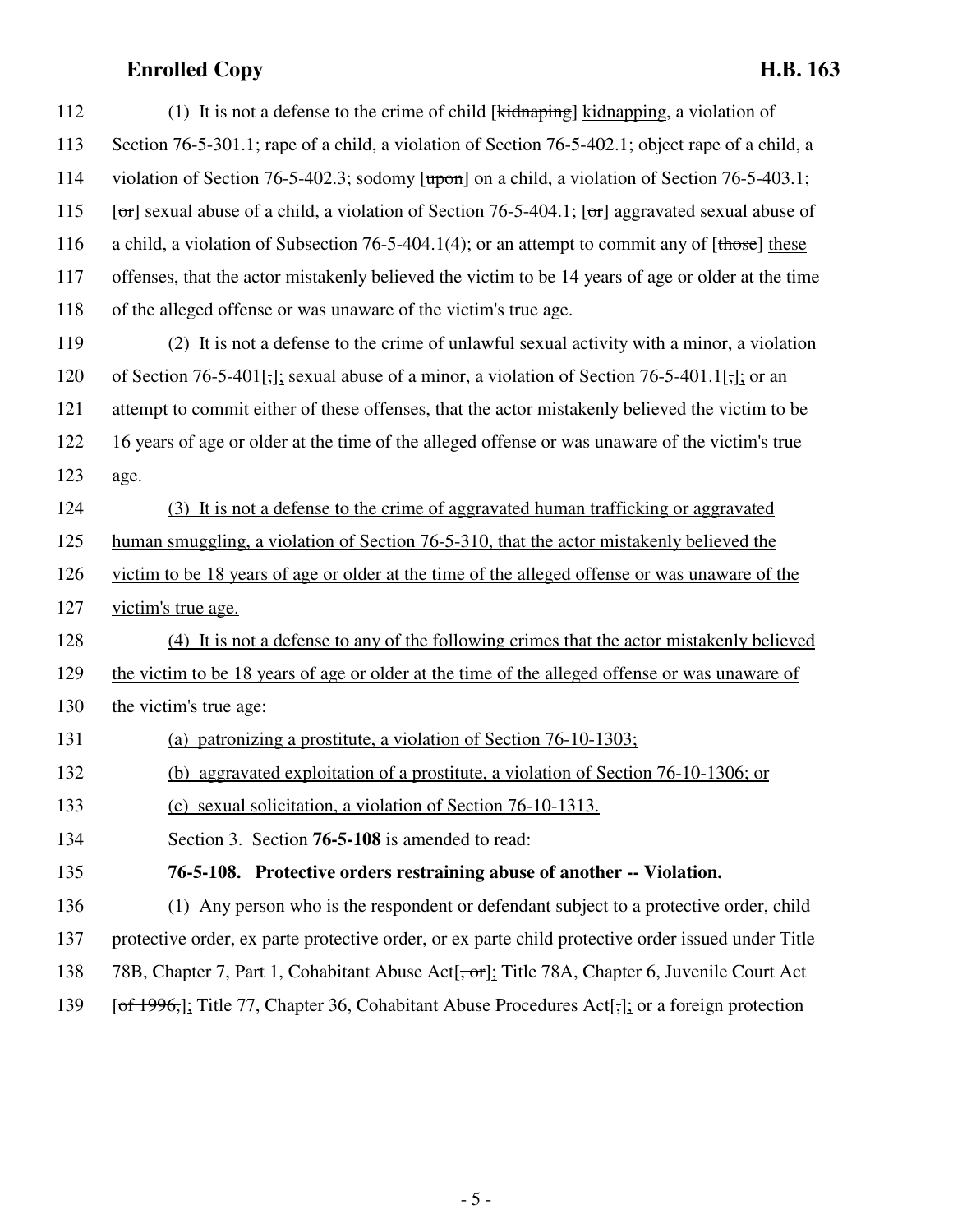| 140 | order enforceable under Title 78B, Chapter 7, Part 3, Uniform Interstate Enforcement of        |
|-----|------------------------------------------------------------------------------------------------|
| 141 | Domestic Violence Protection Orders Act, who intentionally or knowingly violates that order    |
| 142 | after having been properly served, is guilty of a class A misdemeanor, except as a greater     |
| 143 | penalty may be provided in Title 77, Chapter 36, Cohabitant Abuse Procedures Act.              |
| 144 | (2) Violation of an order as described in Subsection (1) is a domestic violence offense        |
| 145 | under Section 77-36-1 and subject to increased penalties in accordance with Section 77-36-1.1. |
| 146 | Section 4. Section 76-5-307 is amended to read:                                                |
| 147 | 76-5-307. Definitions.                                                                         |
| 148 | As used in Sections 76-5-308 through [76-5-312] 76-5-310 of this part:                         |
| 149 | (1) "Child" means a person younger than 18 years of age.                                       |
| 150 | (2) "Commercial purpose" includes direct or indirect participation in or facilitation of       |
| 151 | the transportation of one or more persons for the purpose of:                                  |
| 152 | (a) charging or obtaining a fee for the transportation; or                                     |
| 153 | (b) obtaining, exchanging, or receiving any thing or item of value or an attempt to            |
| 154 | conduct any of these activities.                                                               |
| 155 | (3) "Facilitation" regarding transportation under Subsection (2) includes providing:           |
| 156 | (a) travel arrangement services;                                                               |
| 157 | (b) payment for the costs of travel; or                                                        |
| 158 | (c) property that would advance an act of transportation, including a vehicle or other         |
| 159 | means of transportation, a weapon, false identification, and making lodging available,         |
| 160 | including by rent, lease, or sale.                                                             |
| 161 | $[\text{(+)}]$ (4) "Family member" means a person's parent, grandparent, sibling, or any other |
| 162 | person related to the person by consanguinity or affinity to the second degree.                |
| 163 | $(2)$ "Smuggling of human beings" means the transportation or procurement of                   |
| 164 | transportation for one or more persons by an actor who knows or has reason to know that the    |
| 165 | person or persons transported or to be transported are not:                                    |
| 166 | $[(a)$ citizens of the United States;                                                          |
| 167 | $[(b)$ permanent resident aliens; or                                                           |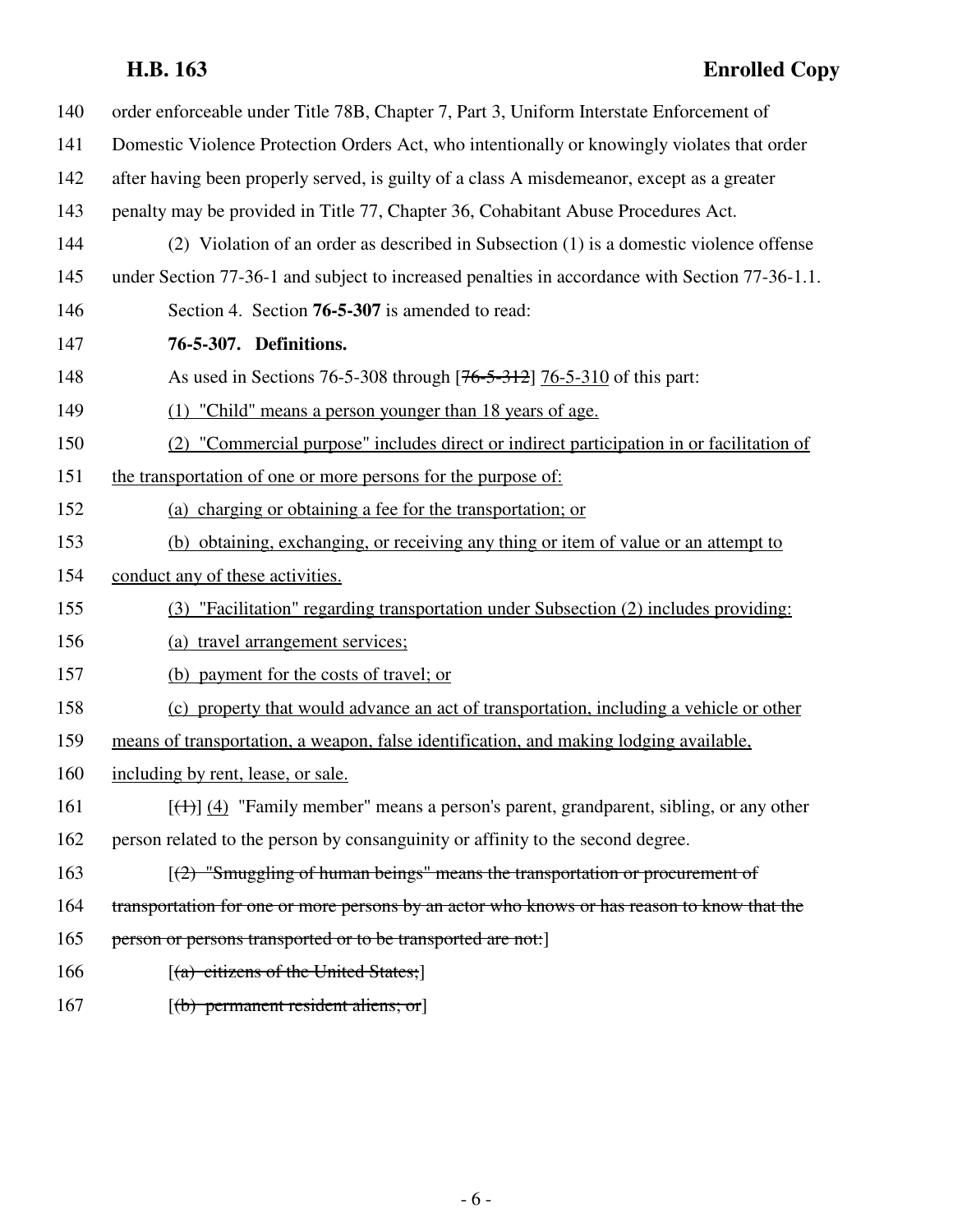168  $[(e)$  otherwise lawfully in this state or entitled to be in this state. 169 Section 5. Section **76-5-308** is amended to read: 170 **76-5-308. Human trafficking -- Human smuggling.** 171 (1) An actor commits human trafficking for forced labor or forced sexual exploitation 172 if the actor recruits, harbors, transports, or obtains a person through the use of force, fraud, or 173 coercion by means of: 174 (a) threatening serious harm to, or physical restraint against, that person or a third 175 person; 176 (b) destroying, concealing, removing, confiscating, or possessing any passport, 177 immigration document, or other government identification document; 178 (c) abusing or threatening abuse of the law or legal process against the person or a third 179 person; 180 (d) using a condition of a person being a debtor due to a pledge of the debtor's personal 181 services or the personal services of a person under the control of the debtor as a security for 182 debt where the reasonable value of the services is not applied toward the liquidation of the debt 183 or the length and nature of those services are not respectively limited and defined; or 184 (e) using a condition of servitude by means of any scheme, plan, or pattern intended to 185 cause a person to believe that if the person did not enter into or continue in a condition of 186 servitude, that person or a third person would suffer serious harm or physical restraint, or 187 would be threatened with abuse of legal process. 188 (2) (a) Human trafficking for forced labor includes forced labor in industrial facilities, 189 sweatshops, households, agricultural enterprises, and any other workplace. 190 (b) Human trafficking for forced sexual exploitation includes all forms of forced 191 commercial sexual activity, including forced sexually explicit performance, forced prostitution, 192 forced participation in the production of pornography, forced performance in strip clubs, and 193 forced exotic dancing or display. 194 (3) A person commits human smuggling by transporting or procuring the transportation 195 for one or more persons for a commercial purpose, knowing or having reason to know that the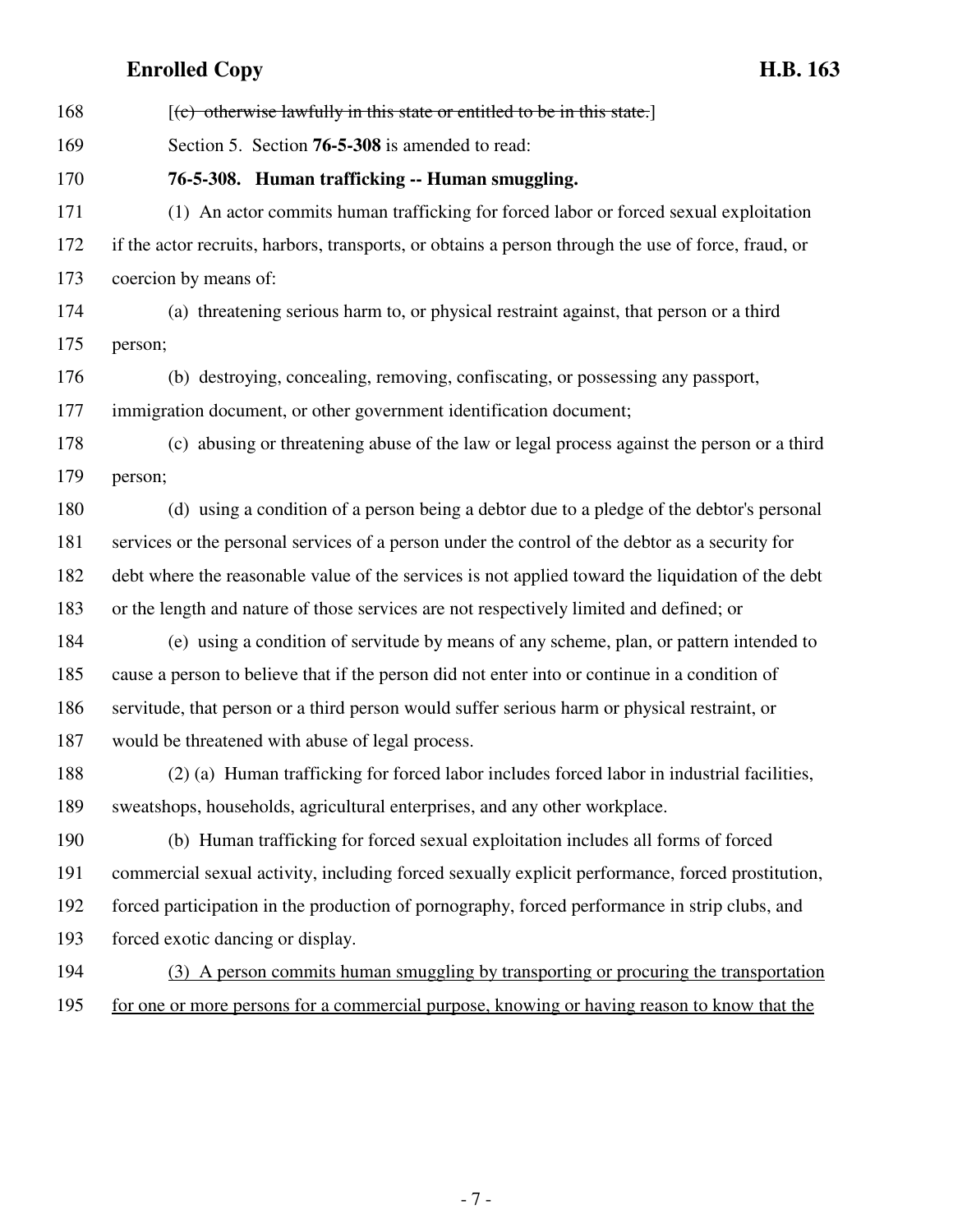| 196 | person or persons transported or to be transported are not:                                         |
|-----|-----------------------------------------------------------------------------------------------------|
| 197 | (a) citizens of the United States;                                                                  |
| 198 | (b) permanent resident aliens; or                                                                   |
| 199 | (c) otherwise lawfully in this state or entitled to be in this state.                               |
| 200 | Section 6. Section <b>76-5-309</b> is amended to read:                                              |
| 201 | 76-5-309. Human trafficking and human smuggling -- Penalties.                                       |
| 202 | (1) Human trafficking for forced labor and human trafficking for forced sexual                      |
| 203 | exploitation are each a second degree felony, except under Section 76-5-310.                        |
| 204 | (2) Human smuggling, under Section 76-5-308 of one or more [human beings for profit                 |
| 205 | or for a commercial purpose] persons is a third degree felony, except under Section 76-5-310.       |
| 206 | (3) Human trafficking for forced labor or for forced sexual exploitation and human                  |
| 207 | smuggling are each a separate offense from any other crime committed in relationship to the         |
| 208 | commission of either of these offenses.                                                             |
| 209 | (4) [A] Under circumstances not amounting to aggravated sexual abuse of a child, a                  |
| 210 | violation of Subsection 76-5-404.1(4)(h)(i), a person who benefits [financially or materially by    |
| 211 | receiving], receives, or exchanges anything of value from knowing participation in:                 |
| 212 | (a) human trafficking for forced labor or for forced sexual exploitation in violation of            |
| 213 | Section 76-5-308 is guilty of a second degree felony; and                                           |
| 214 | (b) human smuggling is guilty of a third degree felony.                                             |
| 215 | (5) A person commits a separate offense of human trafficking or human smuggling for                 |
| 216 | each person who is smuggled or trafficked under Section 76-5-308 or 76-5-310.                       |
| 217 | Section 7. Section 76-5-310 is amended to read:                                                     |
| 218 | 76-5-310. Aggravated human trafficking and aggravated human smuggling --                            |
| 219 | Penalties.                                                                                          |
| 220 | (1) An actor commits aggravated human trafficking for forced labor or forced sexual                 |
| 221 | exploitation or aggravated human smuggling if, in the course of committing a human                  |
| 222 | trafficking for forced labor or for forced sexual exploitation, a violation of Section 76-5-308, or |
| 223 | human smuggling offense under Section [76-5-309] 76-5-308, the offense:                             |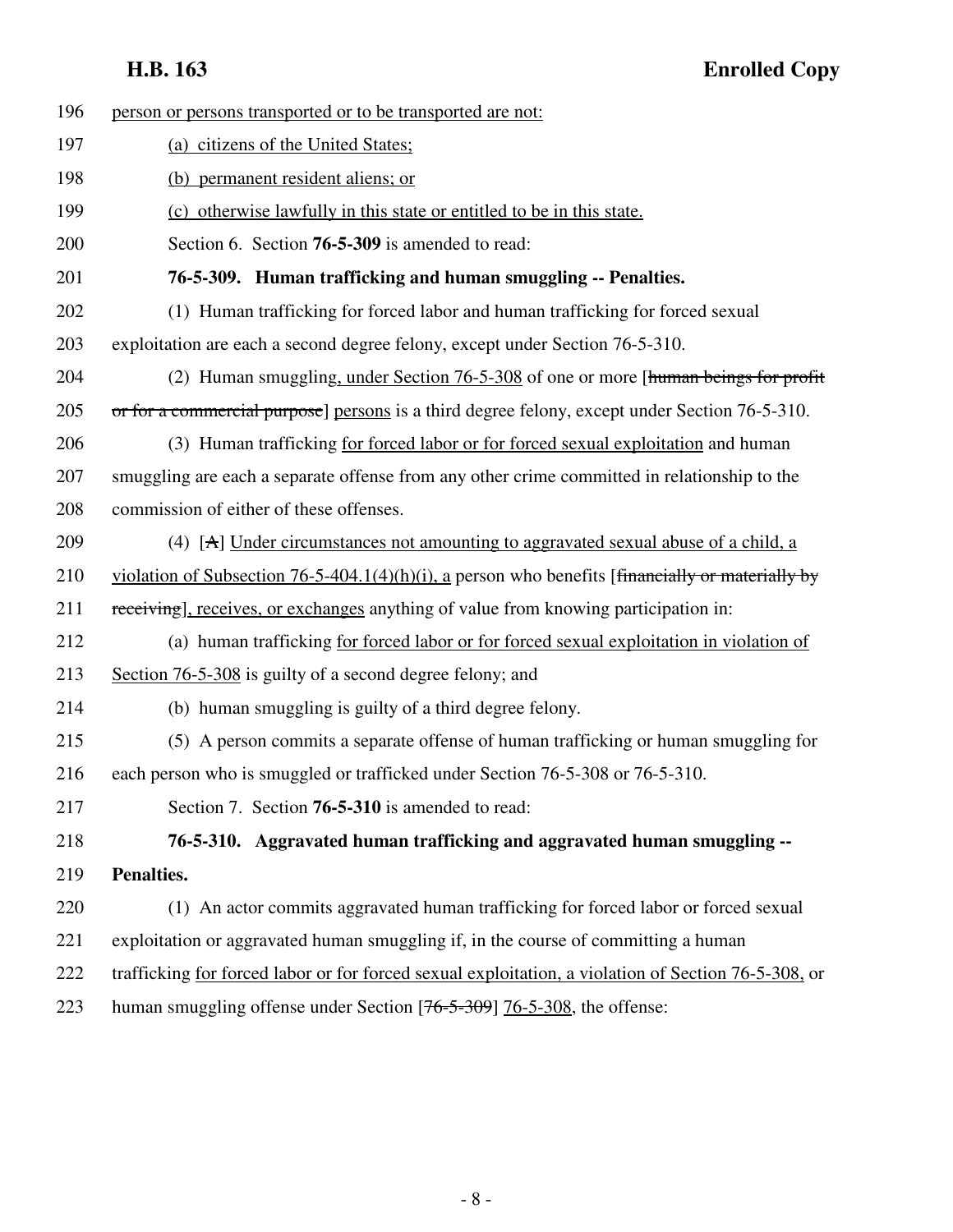| 224 | (a) results in the death of the trafficked or smuggled person;                                                                               |
|-----|----------------------------------------------------------------------------------------------------------------------------------------------|
| 225 | (b) results in serious bodily injury of the trafficked or smuggled person;                                                                   |
| 226 | (c) involves:                                                                                                                                |
| 227 | (i) rape under Section $76-5-402$ ;                                                                                                          |
| 228 | (ii) rape of a child under Section $76-5-402.1$ ;                                                                                            |
| 229 | (iii) object rape under Section 76-5-402.2;                                                                                                  |
| 230 | (iv) object rape of a child under Section 76-5-402.3;                                                                                        |
| 231 | (v) forcible sodomy under Section 76-5-403;                                                                                                  |
| 232 | (vi) sodomy on a child under Section 76-5-403.1;                                                                                             |
| 233 | (vii) aggravated sexual abuse of a child under Section 76-5-404.1; or                                                                        |
| 234 | (viii) aggravated sexual assault under 76-5-405;                                                                                             |
| 235 | (d) involves $\frac{10 \text{ or}}{2}$ more $[\frac{\text{than } 10}{\text{ from } 10}]$ victims in a single episode of human trafficking or |
| 236 | human smuggling; or                                                                                                                          |
| 237 | (e) involves a victim who is held against the victim's will for longer than $[180]$ 30                                                       |
| 238 | consecutive days.                                                                                                                            |
| 239 | (2) An actor commits aggravated human trafficking for forced labor or forced sexual                                                          |
| 240 | exploitation if the [offense involves a victim who is younger than 18 years of age at the time of                                            |
| 241 | the commission of the offense of trafficking] actor recruits, harbors, transports, or obtains a                                              |
| 242 | child for forced labor or forced sexual exploitation.                                                                                        |
| 243 | (3) An actor commits aggravated human smuggling if the actor commits human                                                                   |
| 244 | smuggling under [Subsection $76-5-309(2)$ ] Section $76-5-308$ and any human being whom the                                                  |
| 245 | person engages in smuggling is:                                                                                                              |
| 246 | (a) [younger than 18 years of age] a child; and                                                                                              |
| 247 | (b) not accompanied by a family member who is 18 years of age or older.                                                                      |
| 248 | (4) (a) Aggravated human trafficking [for forced labor or forced sexual exploitation                                                         |
| 249 | and aggravated human smuggling for profit or commercial purposes are each] is a first degree                                                 |
| 250 | felony.                                                                                                                                      |
| 251 | (b) Aggravated human smuggling is a second degree felony.                                                                                    |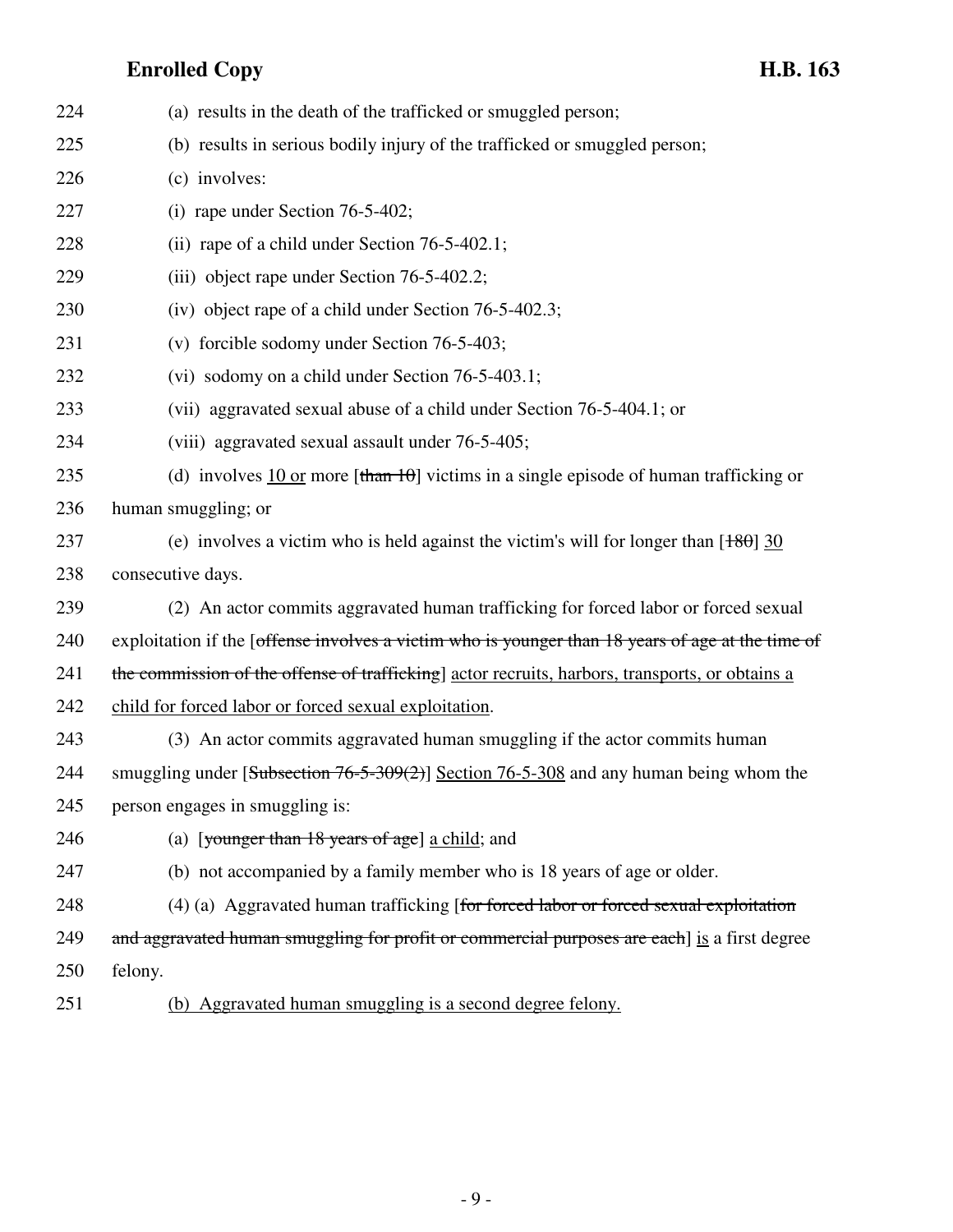- $252$  [(b)] (c) Aggravated human trafficking and aggravated human smuggling are each a 253 separate offense from any other crime committed in relationship to the commission of either of 254 these offenses.
- 

255 Section 8. Section **76-5-404.1** is amended to read:

256 **76-5-404.1. Sexual abuse of a child -- Aggravated sexual abuse of a child.**

257 (1) As used in this section, "child" means a person under the age of 14.

258 (2) A person commits sexual abuse of a child if, under circumstances not amounting to 259 rape of a child, object rape of a child, sodomy [upon] on a child, or an attempt to commit any 260 of these offenses, the actor touches the anus, buttocks, or genitalia of any child, the breast of a 261 female child, or otherwise takes indecent liberties with a child, or causes a child to take 262 indecent liberties with the actor or another with intent to cause substantial emotional or bodily 263 pain to any person or with the intent to arouse or gratify the sexual desire of any person 264 regardless of the sex of any participant.

265 (3) Sexual abuse of a child is punishable as a second degree felony.

266 (4) A person commits aggravated sexual abuse of a child when in conjunction with the 267 offense described in Subsection (2) any of the following circumstances have been charged and 268 admitted or found true in the action for the offense:

269 (a) the offense was committed by the use of a dangerous weapon as defined in Section 270 76-1-601, or by force, duress, violence, intimidation, coercion, menace, or threat of harm, or 271 was committed during the course of a [kidnaping] kidnapping;

272 (b) the accused caused bodily injury or severe psychological injury to the victim during 273 or as a result of the offense;

274 (c) the accused was a stranger to the victim or made friends with the victim for the 275 purpose of committing the offense;

276 (d) the accused used, showed, or displayed pornography or caused the victim to be 277 photographed in a lewd condition during the course of the offense;

278 (e) the accused, prior to sentencing for this offense, was previously convicted of any 279 felony, or of a misdemeanor involving a sexual offense;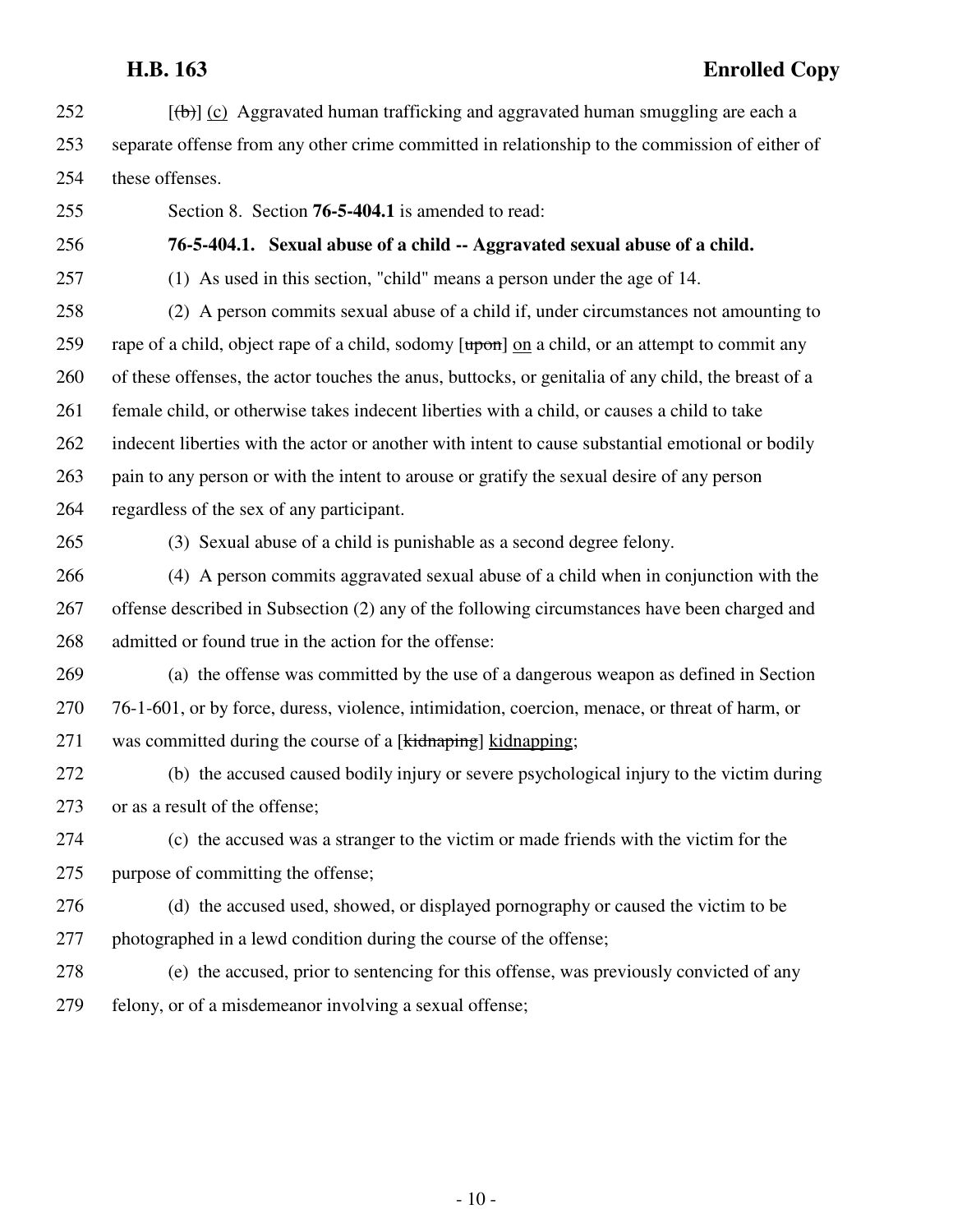280 (f) the accused committed the same or similar sexual act upon two or more victims at 281 the same time or during the same course of conduct;

282 (g) the accused committed, in Utah or elsewhere, more than five separate acts, which if 283 committed in Utah would constitute an offense described in this chapter, and were committed 284 at the same time, or during the same course of conduct, or before or after the instant offense;

285 (h) the offense was committed by a person who occupied a position of special trust in 286 relation to the victim; "position of special trust" means that position occupied by a person in a 287 position of authority, who, by reason of that position is able to exercise undue influence over 288 the victim, and includes, but is not limited to, a youth leader or recreational leader who is an 289 adult, adult athletic manager, adult coach, teacher, counselor, religious leader, doctor, 290 employer, foster parent, babysitter, adult scout leader, natural parent, stepparent, adoptive 291 parent, legal guardian, grandparent, aunt, uncle, or adult cohabitant of a parent;

292 (i) the accused encouraged, aided, allowed, or benefitted from acts of prostitution or 293 sexual acts by the victim with any other person, or sexual performance by the victim before any

294 other person, human trafficking, or human smuggling; or

295 (j) the accused caused the penetration, however slight, of the genital or anal opening of 296 the child by any part or parts of the human body other than the genitals or mouth.

297 (5) Aggravated sexual abuse of a child is a first degree felony punishable by a term of 298 imprisonment of:

299 (a) except as provided in Subsection  $(5)(b)$ ,  $(5)(c)$ , or  $(6)$ , not less than 15 years and 300 which may be for life;

301 (b) except as provided in Subsection (5)(c) or (6), life without parole, if the trier of fact 302 finds that during the course of the commission of the aggravated sexual abuse of a child the 303 defendant caused serious bodily injury to another; or

304 (c) life without parole, if the trier of fact finds that at the time of the commission of the 305 aggravated sexual abuse of a child, the defendant was previously convicted of a grievous 306 sexual offense.

 $307$  (6) If, when imposing a sentence under Subsection (5)(a) or (b), a court finds that a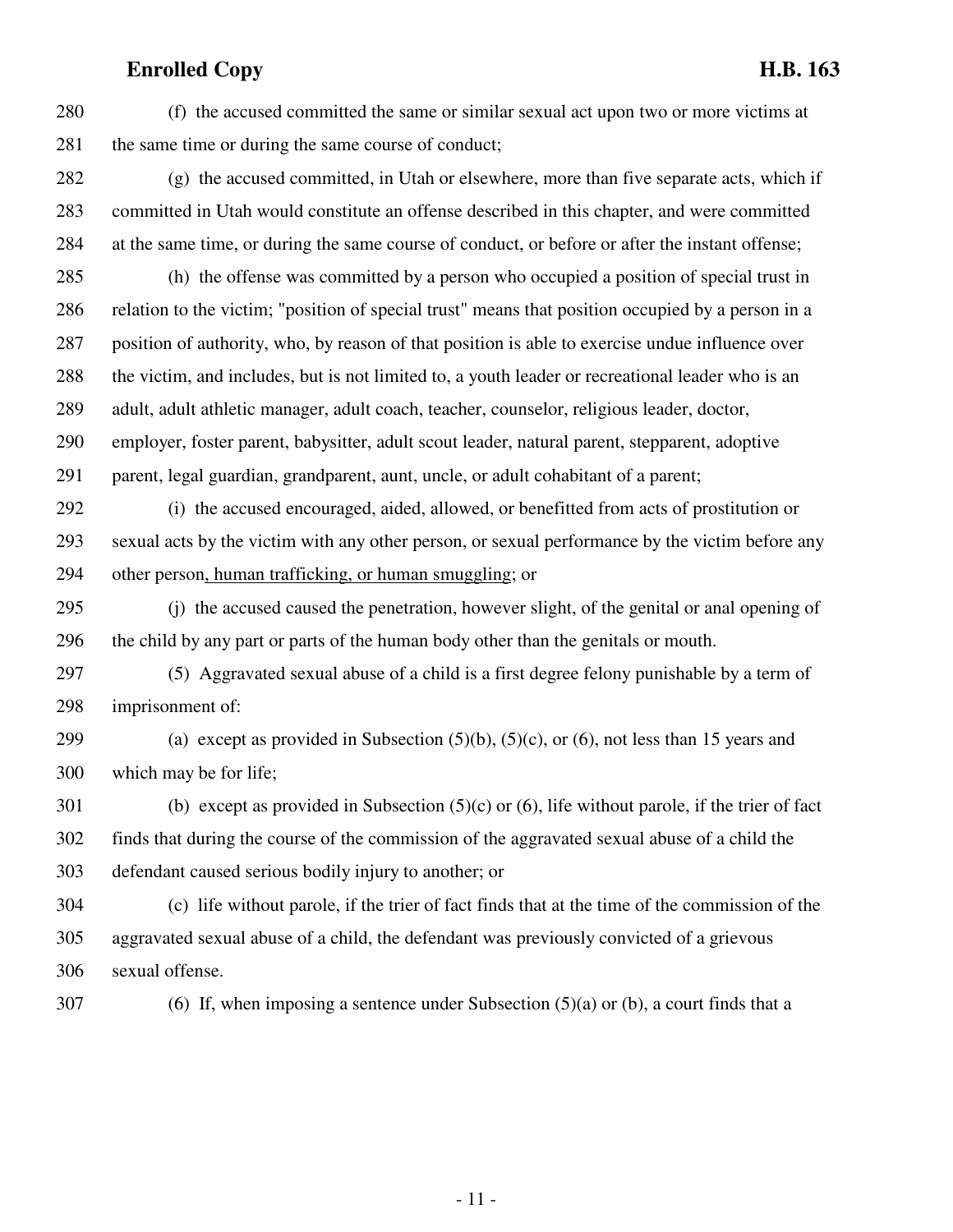|     | H.B. 163<br><b>Enrolled Copy</b>                                                                            |
|-----|-------------------------------------------------------------------------------------------------------------|
| 308 | lesser term than the term described in Subsection $(5)(a)$ or (b) is in the interests of justice and        |
| 309 | states the reasons for this finding on the record, the court may impose a term of imprisonment              |
| 310 | of not less than:                                                                                           |
| 311 | (a) for purposes of Subsection $(5)(b)$ , 15 years and which may be for life; or                            |
| 312 | (b) for purposes of Subsection $(5)(a)$ or $(b)$ :                                                          |
| 313 | (i) 10 years and which may be for life; or                                                                  |
| 314 | (ii) six years and which may be for life.                                                                   |
| 315 | (7) The provisions of Subsection (6) do not apply when a person is sentenced under                          |
| 316 | Subsection $(5)(c)$ .                                                                                       |
| 317 | (8) Imprisonment under this section is mandatory in accordance with Section 76-3-406.                       |
| 318 | Section 9. Section 76-5-406 is amended to read:                                                             |
| 319 | 76-5-406. Sexual offenses against the victim without consent of victim --                                   |
| 320 | Circumstances.                                                                                              |
| 321 | An act of sexual intercourse, rape, attempted rape, rape of a child, attempted rape of a                    |
| 322 | child, object rape, attempted object rape, object rape of a child, attempted object rape of a               |
| 323 | child, sodomy, attempted sodomy, forcible sodomy, attempted forcible sodomy, sodomy [upon]                  |
| 324 | $\alpha$ a child, attempted sodomy [ $\alpha$ ] $\alpha$ a child, forcible sexual abuse, attempted forcible |
| 325 | sexual abuse, sexual abuse of a child, attempted sexual abuse of a child, aggravated sexual                 |
| 326 | abuse of a child, attempted aggravated sexual abuse of a child, or simple sexual abuse is                   |
| 327 | without consent of the victim under any of the following circumstances:                                     |
| 328 | (1) the victim expresses lack of consent through words or conduct;                                          |
| 329 | (2) the actor overcomes the victim through the actual application of physical force or                      |
| 330 | violence;                                                                                                   |
| 331 | (3) the actor is able to overcome the victim through concealment or by the element of                       |
| 332 | surprise;                                                                                                   |
| 333 | $(4)$ (a) (i) the actor coerces the victim to submit by threatening to retaliate in the                     |
| 334 | immediate future against the victim or any other person, and the victim perceives at the time               |
| 335 | that the actor has the ability to execute this threat; or                                                   |
|     |                                                                                                             |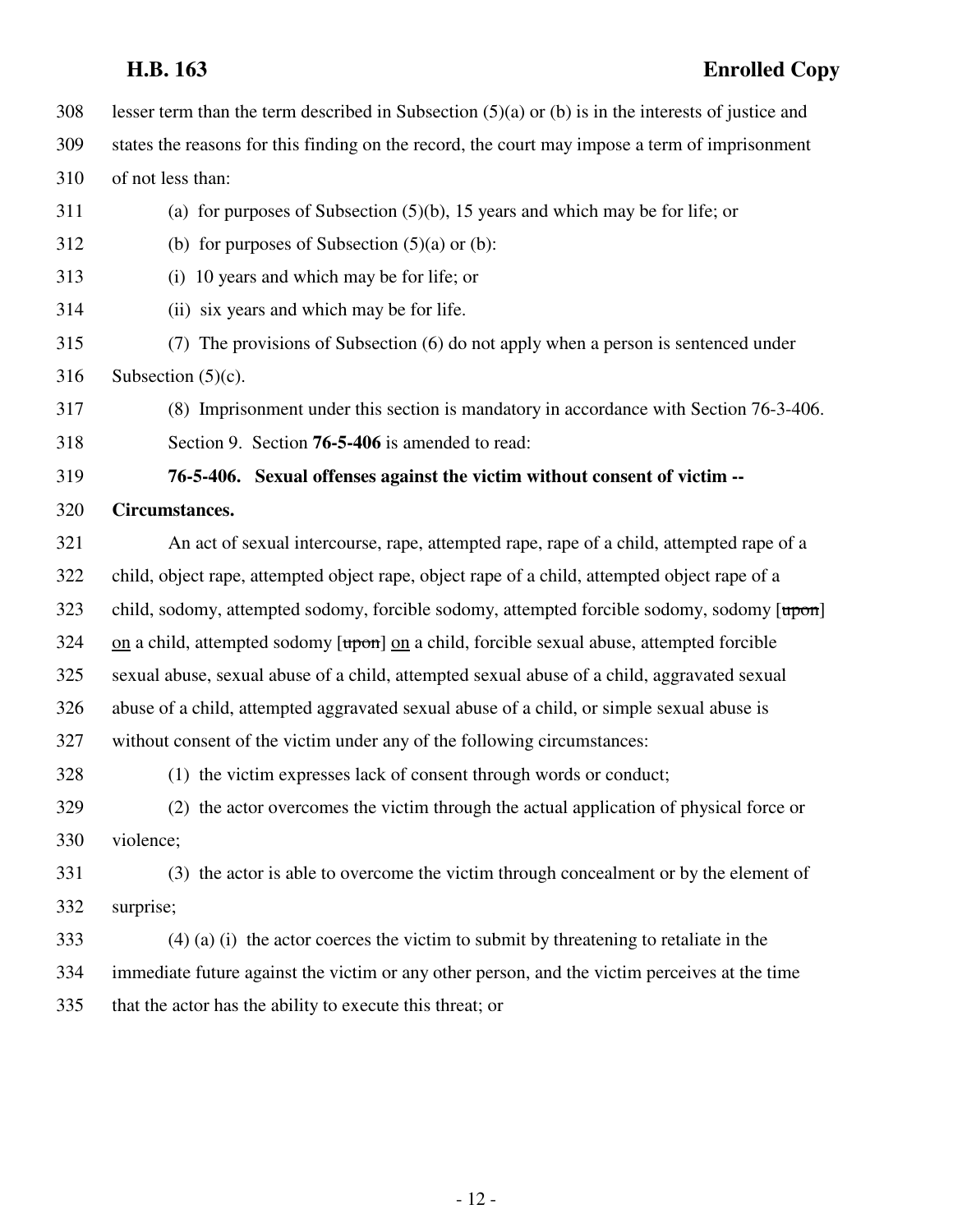- 336 (ii) the actor coerces the victim to submit by threatening to retaliate in the future 337 against the victim or any other person, and the victim believes at the time that the actor has the 338 ability to execute this threat;
- 339 (b) as used in this Subsection (4), "to retaliate" includes [but is not limited to] threats 340 of physical force, [kidnaping] kidnapping, or extortion;
- 341 (5) the victim has not consented and the actor knows the victim is unconscious,
- 342 unaware that the act is occurring, or physically unable to resist;
- 343 (6) the actor knows that as a result of mental disease or defect, the victim is at the time 344 of the act incapable either of appraising the nature of the act or of resisting it;
- 345 (7) the actor knows that the victim submits or participates because the victim 346 erroneously believes that the actor is the victim's spouse;
- 347 (8) the actor intentionally impaired the power of the victim to appraise or control his or 348 her conduct by administering any substance without the victim's knowledge;
- 
- 349 (9) the victim is younger than 14 years of age;
- 350 (10) the victim is younger than 18 years of age and at the time of the offense the actor 351 was the victim's parent, stepparent, adoptive parent, or legal guardian or occupied a position of 352 special trust in relation to the victim as defined in Subsection 76-5-404.1(4)(h);
- 353 (11) the victim is 14 years of age or older, but younger than 18 years of age, and the 354 actor is more than three years older than the victim and entices or coerces the victim to submit 355 or participate, under circumstances not amounting to the force or threat required under
- 356 Subsection (2) or (4); or
- 357 (12) the actor is a health professional or religious counselor, as those terms are defined 358 in this Subsection (12), the act is committed under the guise of providing professional 359 diagnosis, counseling, or treatment, and at the time of the act the victim reasonably believed 360 that the act was for medically or professionally appropriate diagnosis, counseling, or treatment 361 to the extent that resistance by the victim could not reasonably be expected to have been 362 manifested. For : for purposes of this Subsection (12):
- 
- 363 (a) "health professional" means an individual who is licensed or who holds himself or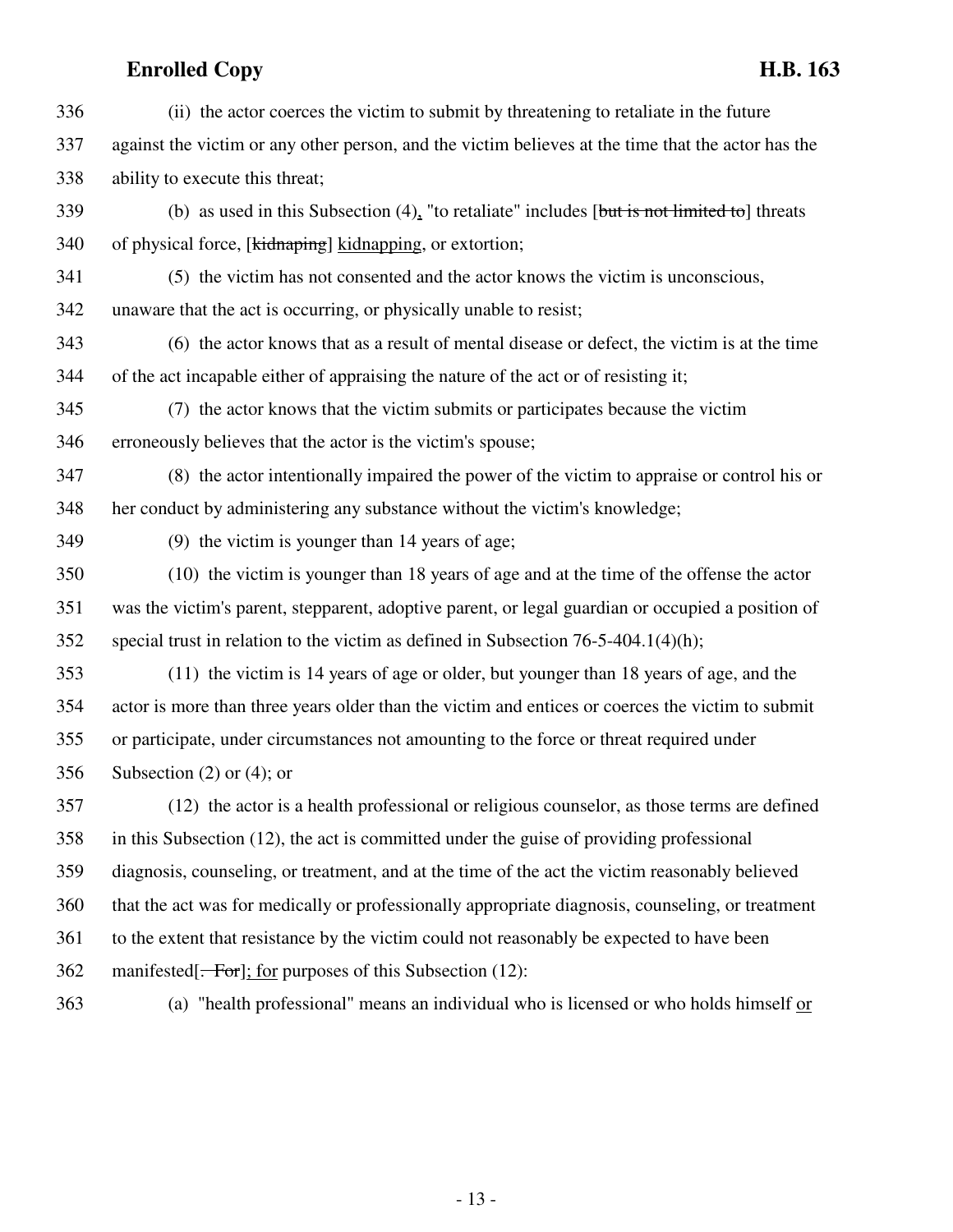364 herself out to be licensed, or who otherwise provides professional physical or mental health 365 services, diagnosis, treatment, or counseling including, but not limited to, a physician, 366 osteopathic physician, nurse, dentist, physical therapist, chiropractor, mental health therapist, 367 social service worker, clinical social worker, certified social worker, marriage and family 368 therapist, professional counselor, psychiatrist, psychologist, psychiatric mental health nurse 369 specialist, or substance abuse counselor; and

370 (b) "religious counselor" means a minister, priest, rabbi, bishop, or other recognized 371 member of the clergy.

372 Section 10. Section **76-9-1003** is amended to read:

373 **76-9-1003. Detention or arrest -- Determination of immigration status.**

 $374$  (1) (a) Except as provided in Subsection (1)(b), (c), or (d), any law enforcement officer 375 who, acting in the enforcement of any state law or local ordinance, conducts any lawful stop, 376 detention, or arrest of a person as specified in Subsection  $(1)(a)(i)$  or  $(ii)$ , and the person is 377 unable to provide to the law enforcement officer a document listed in Subsection 76-9-1004(1) 378 and the officer is otherwise unable to verify the identity of the person, the officer:

379 (i) shall request verification of the citizenship or the immigration status of the person 380 under 8 U.S.C. Sec. 1373(c), except as allowed under Subsection (1)(b), (c), or (d), if the 381 person is arrested for an alleged offense that is a class A misdemeanor or a felony; and

382 (ii) may attempt to verify the immigration status of the person, except as exempted 383 under Subsection (1)(b), (c), or (d), if the alleged offense is a class B or C misdemeanor, except 384 that if the person is arrested and booked for a class B or C misdemeanor, the arresting law 385 enforcement officer or the law enforcement agency booking the person shall attempt to verify 386 the immigration status of the person.

387 (b) In individual cases, the law enforcement officer may forego the verification of 388 immigration status under Subsection (1)(a) if the determination could hinder or obstruct a 389 criminal investigation.

 $390$  (c) Subsection (1)(a) does not apply to a law enforcement officer who is acting as a 391 school resource officer for any elementary or secondary school.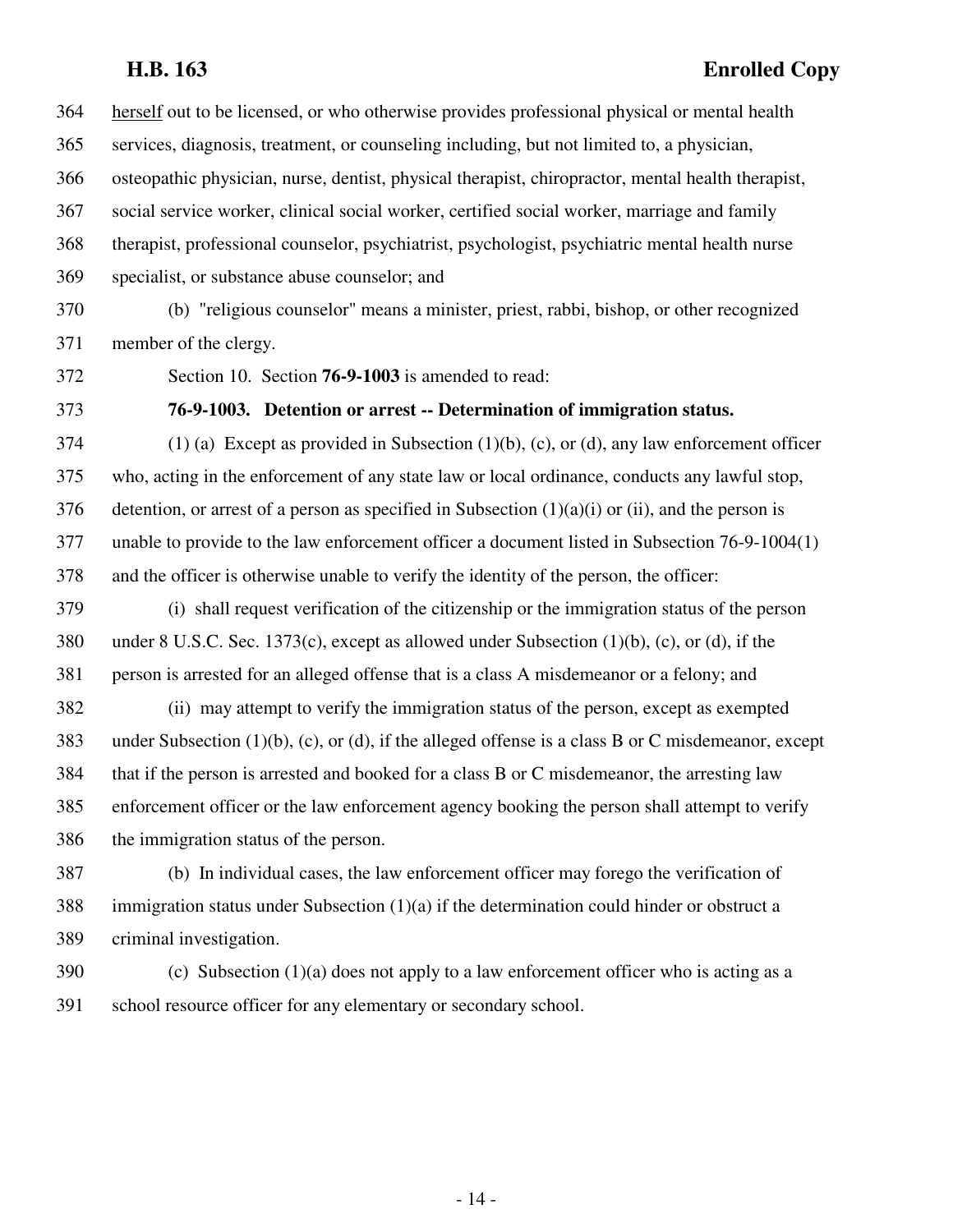$392$  (d) Subsection (1)(a) does not apply to a county or municipality when it has only one 393 law enforcement officer on duty and response support from another law enforcement agency is 394 not available.

395 (2) When a law enforcement officer makes a lawful stop, detention, or arrest under 396 Subsection (1) of the operator of a vehicle, and while investigating or processing the primary 397 offense, the officer makes observations that give the officer reasonable suspicion that the 398 operator or any of the passengers in the vehicle are violating Section [76-5-309] 76-5-308, 399 76-5-310, or 76-10-2901, which concern smuggling and transporting illegal aliens, the officer 400 shall, to the extent possible within a reasonable period of time:

401 (a) detain the occupants of the vehicle to investigate the suspected violations; and

402 (b) inquire regarding the immigration status of the occupants of the vehicle.

403 (3) When a person under Subsection (1) is arrested or booked into a jail, juvenile 404 detention facility, or correctional facility, the arresting officer or the booking officer shall 405 ensure that a request for verification of immigration status of the arrested or booked person is 406 submitted as promptly as is reasonably possible.

407 (4) The law enforcement agency that has custody of a person verified to be an illegal 408 alien shall request that the United States Department of Homeland Security issue a detainer 409 requesting transfer of the illegal alien into federal custody.

410 (5) A law enforcement officer may not consider race, color, or national origin in 411 implementing this section, except to the extent permitted by the constitutions of the United 412 States and this state.

413 Section 11. Section **76-10-1301** is amended to read:

414 **76-10-1301. Definitions.**

415 For the purposes of this part:

416 (1) "Child" is a person younger than 18 years of age.

417  $\left[\left(\frac{1}{1}\right)\right]$  (2) "House of prostitution" means a place where prostitution or promotion of 418 prostitution is regularly carried on by one or more persons under the control, management, or 419 supervision of another.

- 15 -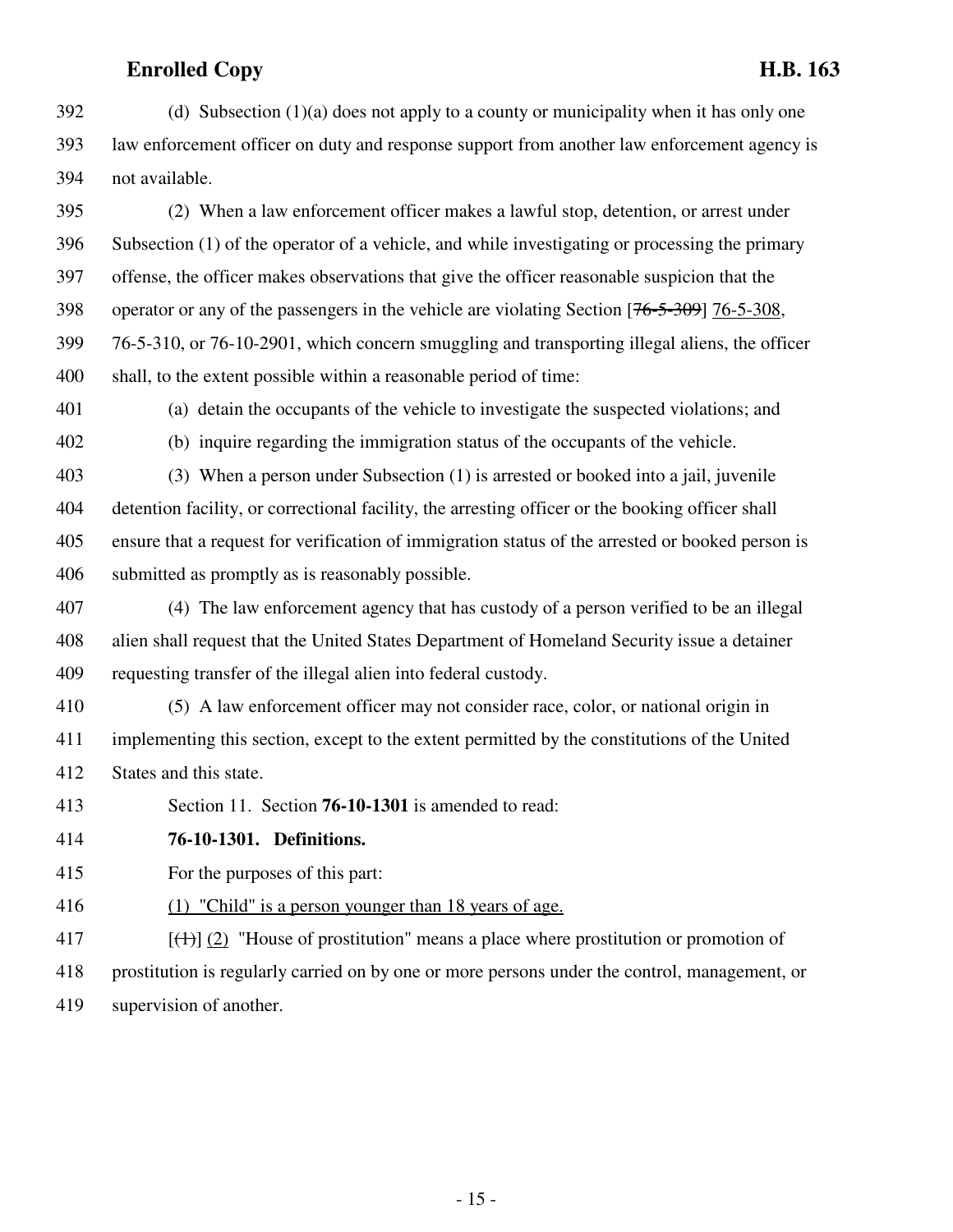| 420 | $[\frac{1}{2}]$ (3) "Inmate" means a person who engages in prostitution in or through the agency    |
|-----|-----------------------------------------------------------------------------------------------------|
| 421 | of a house of prostitution.                                                                         |
| 422 | $[\frac{1}{2}]$ (4) "Public place" means any place to which the public or any substantial group of  |
| 423 | the public has access.                                                                              |
| 424 | $[\frac{4}{3}]$ (5) "Sexual activity" means acts of masturbation, sexual intercourse, or any sexual |
| 425 | act involving the genitals of one person and the mouth or anus of another person, regardless of     |
| 426 | the sex of either participant.                                                                      |
| 427 | Section 12. Section <b>76-10-1303</b> is amended to read:                                           |
| 428 | 76-10-1303. Patronizing a prostitute.                                                               |
| 429 | (1) A person is guilty of patronizing a prostitute when the person:                                 |
| 430 | (a) $[\text{he}]$ pays or offers or agrees to pay another person a fee for the purpose of engaging  |
| 431 | in an act of sexual activity; or                                                                    |
| 432 | (b) $[he]$ enters or remains in a house of prostitution for the purpose of engaging in              |
| 433 | sexual activity.                                                                                    |
| 434 | (2) Patronizing a prostitute is a class B misdemeanor, except as provided in Subsection             |
| 435 | (3) or in Section 76-10-1309.                                                                       |
| 436 | (3) If the patronizing of a prostitute under Subsection $(1)(a)$ involves a child as the            |
| 437 | other person, a violation of Subsection $(1)(a)$ is a third degree felony.                          |
| 438 | Section 13. Section 76-10-1306 is amended to read:                                                  |
| 439 | 76-10-1306. Aggravated exploitation of prostitution.                                                |
| 440 | (1) A person is guilty of aggravated exploitation if:                                               |
| 441 | (a) in committing an act of exploiting prostitution, as defined in Section 76-10-1305,              |
| 442 | $[he]$ the person uses any force, threat, or fear against any person; $[or]$                        |
| 443 | (b) the person procured, transported, or persuaded or with whom $[he]$ the person shares            |
| 444 | the proceeds of prostitution is [under 18 years of age] a child or is the [wife] spouse of the      |
| 445 | $actor[\cdot]$ ; or                                                                                 |
| 446 | (c) in the course of committing exploitation of prostitution, a violation of Section                |
| 447 | 76-10-1305, the person commits human trafficking or human smuggling, a violation of Section         |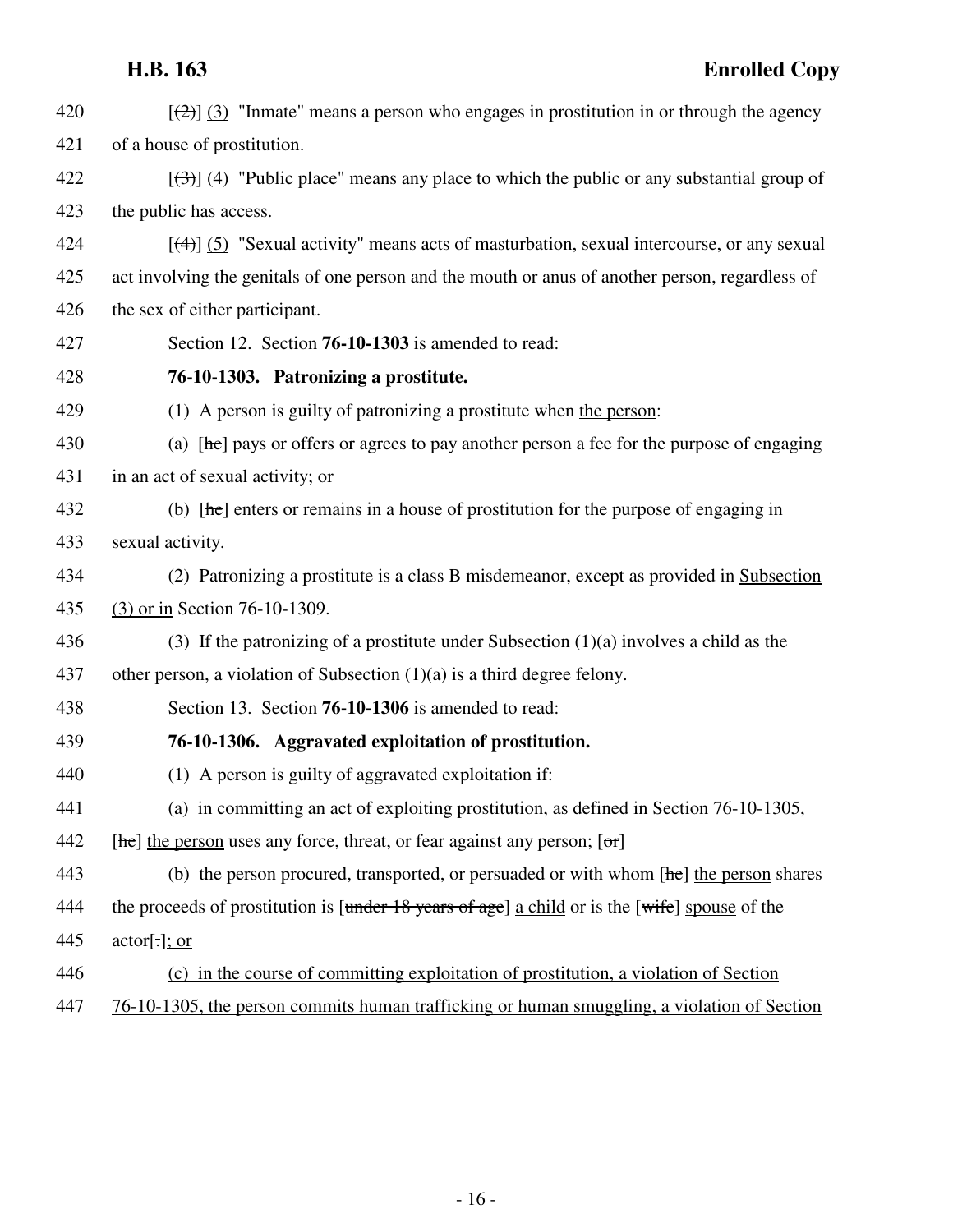| 448 | $76 - 5 - 308$ .                                                                                   |
|-----|----------------------------------------------------------------------------------------------------|
| 449 | (2) Aggravated exploitation of prostitution is a second degree felony [of the second               |
| 450 | degree], except under Subsection (3).                                                              |
| 451 | (3) Aggravated exploitation of prostitution involving a child is a first degree felony.            |
| 452 | Section 14. Section <b>76-10-1313</b> is amended to read:                                          |
| 453 | 76-10-1313. Sexual solicitation -- Penalty.                                                        |
| 454 | (1) A person is guilty of sexual solicitation when the person:                                     |
| 455 | (a) offers or agrees to commit any sexual activity with another person for a fee;                  |
| 456 | (b) pays or offers or agrees to pay a fee to another person to commit any sexual activity;         |
| 457 | <b>or</b>                                                                                          |
| 458 | (c) with intent to engage in sexual activity for a fee or to pay another person to commit          |
| 459 | any sexual activity for a fee engages in, offers or agrees to engage in, or requests or directs    |
| 460 | another to engage in any of the following acts:                                                    |
| 461 | (i) exposure of a person's genitals, the buttocks, the anus, the pubic area, or the female         |
| 462 | breast below the top of the areola;                                                                |
| 463 | (ii) masturbation;                                                                                 |
| 464 | (iii) touching of a person's genitals, the buttocks, the anus, the pubic area, or the female       |
| 465 | breast; or                                                                                         |
| 466 | (iv) any act of lewdness.                                                                          |
| 467 | (2) An intent to engage in sexual activity for a fee may be inferred from a person's               |
| 468 | engaging in, offering or agreeing to engage in, or requesting or directing another to engage in    |
| 469 | any of the acts described in Subsection $(1)(c)$ under the totality of the existing circumstances. |
| 470 | $(3)$ (a) Sexual solicitation is a class B misdemeanor, except under Subsection $(3)(b)$ .         |
| 471 | (b) Any person who is convicted a second or subsequent time under this section or                  |
| 472 | under a local ordinance adopted in compliance with Section 76-10-1307, is guilty of a class A      |
| 473 | misdemeanor, except as provided in Section 76-10-1309.                                             |
| 474 | (4) If a person commits an act of sexual solicitation and the person solicited is a child,         |
| 475 | the offense is a third degree felony if the solicitation does not amount to human trafficking or   |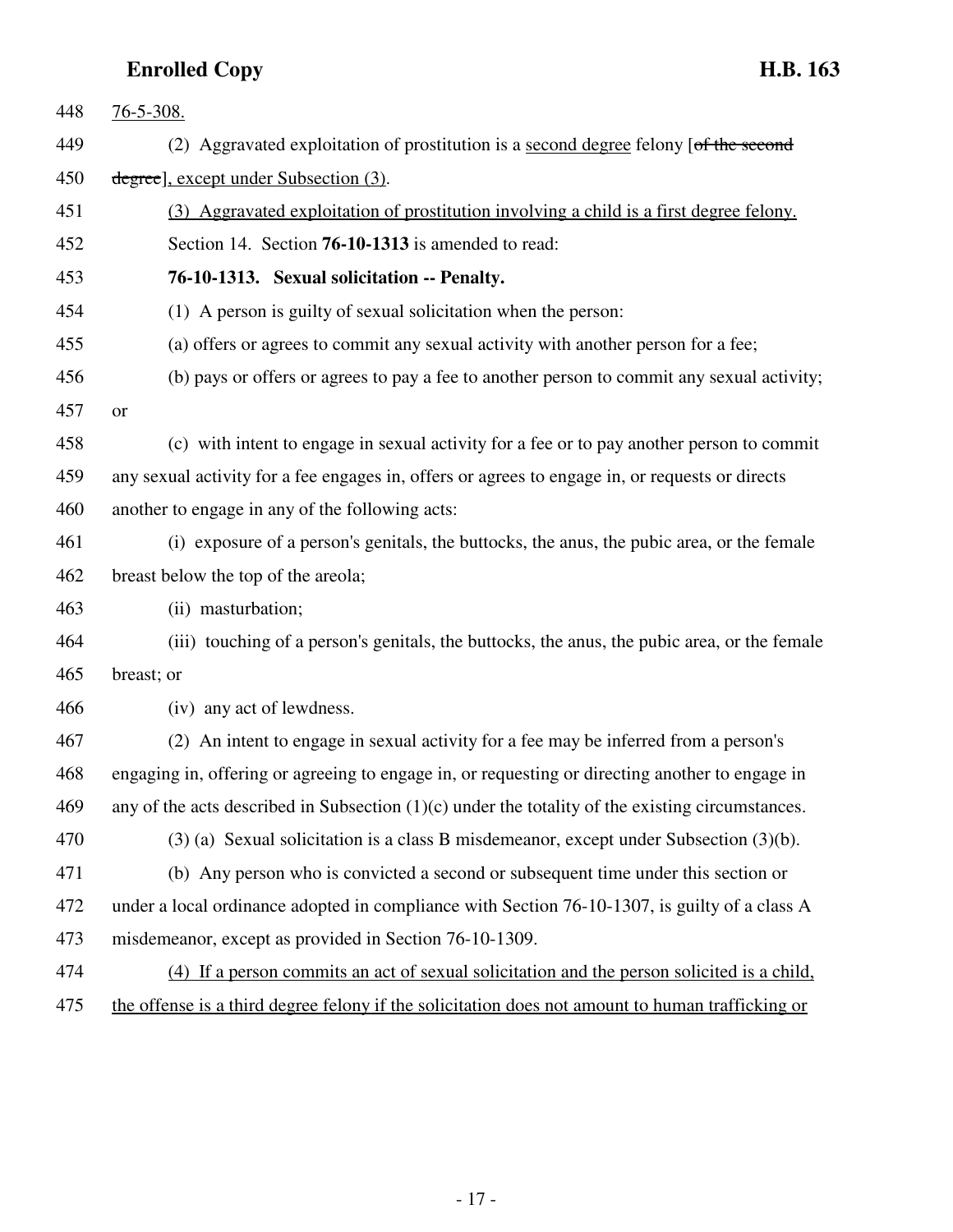| 476 | human smuggling, a violation of Section 76-5-308, or aggravated human trafficking or               |
|-----|----------------------------------------------------------------------------------------------------|
| 477 | aggravated human smuggling, a violation of Section 76-5-310.                                       |
| 478 | Section 15. Section <b>77-23a-8</b> is amended to read:                                            |
| 479 | 77-23a-8. Court order to authorize or approve interception -- Procedure.                           |
| 480 | (1) The attorney general of the state, any assistant attorney general specially designated         |
| 481 | by the attorney general, any county attorney, district attorney, deputy county attorney, or deputy |
| 482 | district attorney specially designated by the county attorney or by the district attorney, may     |
| 483 | authorize an application to a judge of competent jurisdiction for an order for an interception of  |
| 484 | wire, electronic, or oral communications by any law enforcement agency of the state, the           |
| 485 | federal government or of any political subdivision of the state that is responsible for            |
| 486 | investigating the type of offense for which the application is made.                               |
| 487 | (2) The judge may grant the order in conformity with the required procedures when the              |
| 488 | interception sought may provide or has provided evidence of the commission of:                     |
| 489 | $(a)$ any act:                                                                                     |
| 490 | (i) prohibited by the criminal provisions of:                                                      |
| 491 | (A) Title 58, Chapter 37, Utah Controlled Substances Act;                                          |
| 492 | (B) Title 58, Chapter 37c, Utah Controlled [Substances] Substance Precursor Act; or                |
| 493 | (C) Title 58, Chapter 37d, Clandestine Drug Lab Act; and                                           |
| 494 | (ii) punishable by a term of imprisonment of more than one year;                                   |
| 495 | (b) any act prohibited by the criminal provisions of Title 61, Chapter 1, Utah Uniform             |
| 496 | Securities Act and punishable by a term of imprisonment of more than one year;                     |
| 497 | (c) an offense:                                                                                    |
| 498 | $(i)$ of:                                                                                          |
| 499 | $(A)$ attempt, Section 76-4-101;                                                                   |
| 500 | (B) conspiracy, Section 76-4-201;                                                                  |
| 501 | (C) solicitation, Section 76-4-203; and                                                            |
| 502 | (ii) punishable by a term of imprisonment of more than one year;                                   |
| 503 | (d) a threat of terrorism offense punishable by a maximum term of imprisonment of                  |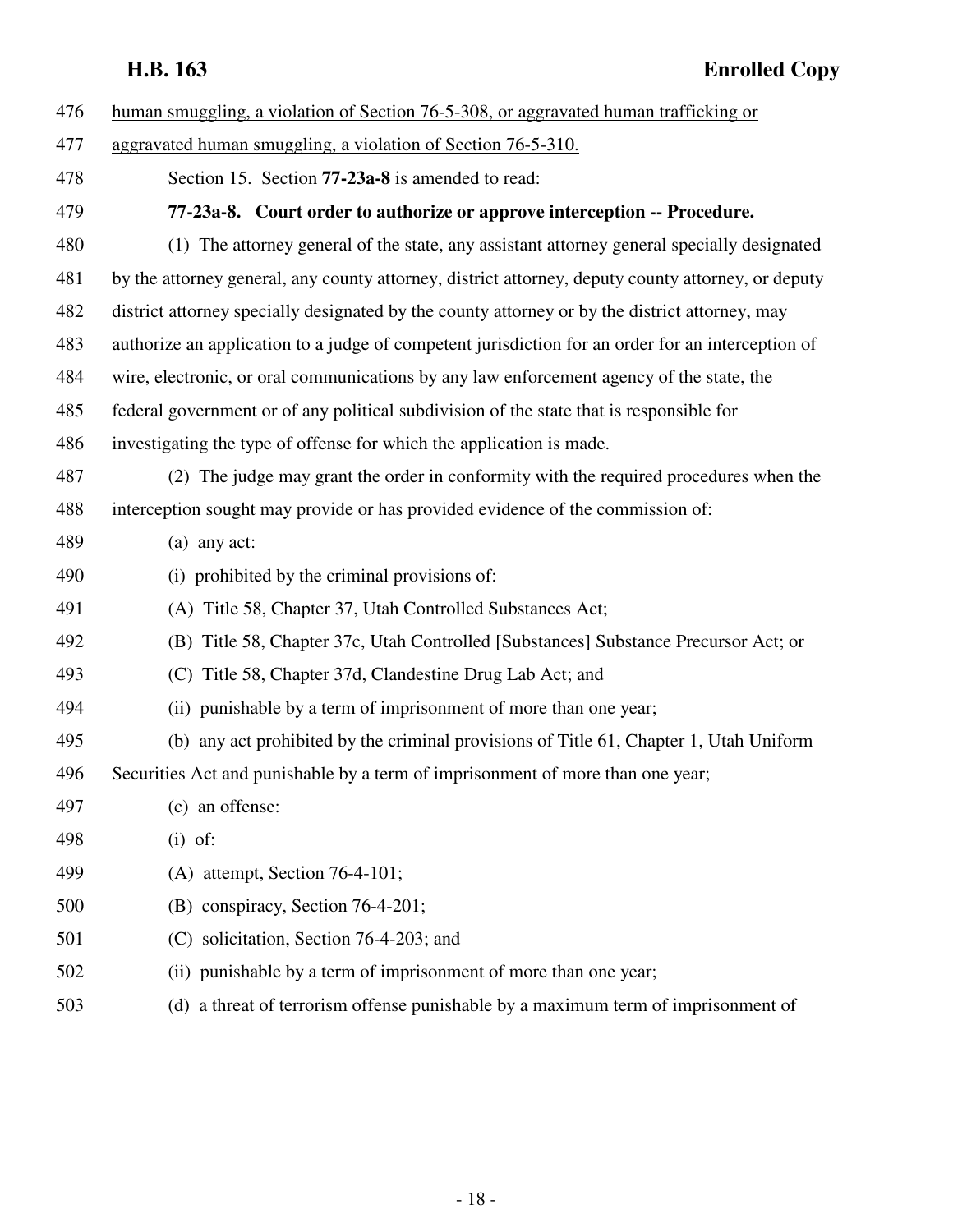| 504 | more than one year, Section 76-5-107.3;                                                        |
|-----|------------------------------------------------------------------------------------------------|
| 505 | (e) (i) aggravated murder, Section $76-5-202$ ;                                                |
| 506 | (ii) murder, Section $76-5-203$ ; or                                                           |
| 507 | (iii) manslaughter, Section 76-5-205;                                                          |
| 508 | (f) (i) kidnapping, Section $76-5-301$ ;                                                       |
| 509 | (ii) child kidnapping, Section 76-5-301.1; $[\sigma r]$                                        |
| 510 | (iii) aggravated kidnapping, Section 76-5-302;                                                 |
| 511 | (iv) human trafficking or human smuggling, Section 76-5-308; or                                |
| 512 | (v) aggravated human trafficking or aggravated human smuggling, Section 76-5-310;              |
| 513 | $(g)$ (i) arson, Section 76-6-102; or                                                          |
| 514 | (ii) aggravated arson, Section 76-6-103;                                                       |
| 515 | (h) (i) burglary, Section $76-6-202$ ; or                                                      |
| 516 | (ii) aggravated burglary, Section 76-6-203;                                                    |
| 517 | (i) (i) robbery, Section 76-6-301; or                                                          |
| 518 | (ii) aggravated robbery, Section 76-6-302;                                                     |
| 519 | (j) an offense:                                                                                |
| 520 | $(i)$ of:                                                                                      |
| 521 | (A) theft, Section $76-6-404$ ;                                                                |
| 522 | (B) theft by deception, Section 76-6-405; or                                                   |
| 523 | (C) theft by extortion, Section 76-6-406; and                                                  |
| 524 | (ii) punishable by a maximum term of imprisonment of more than one year;                       |
| 525 | (k) an offense of receiving stolen property [offense] that is punishable by a maximum          |
| 526 | term of imprisonment of more than one year, Section 76-6-408;                                  |
| 527 | (1) a financial card transaction offense punishable by a maximum term of imprisonment          |
| 528 | of more than one year, Section [76-6-506.1,] 76-6-506.2, 76-6-506.3, [76-6-506.4,] 76-6-506.5, |
| 529 | or 76-6-506.6;                                                                                 |
| 530 | (m) bribery of a labor official, Section 76-6-509;                                             |
| 531 | (n) bribery or threat to influence a publicly exhibited contest, Section 76-6-514;             |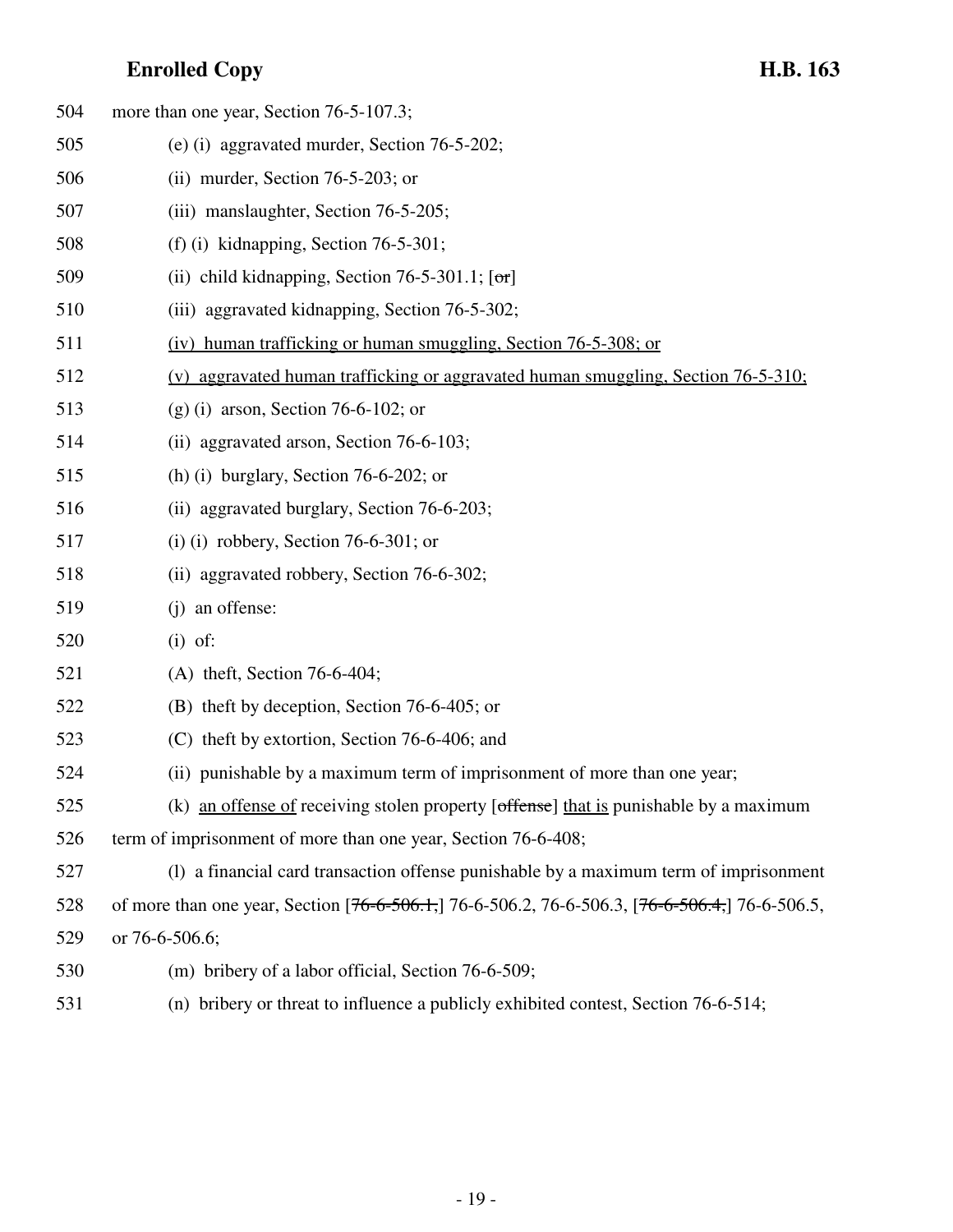| 532 | (o) a criminal simulation offense punishable by a maximum term of imprisonment of          |
|-----|--------------------------------------------------------------------------------------------|
| 533 | more than one year, Section 76-6-518;                                                      |
| 534 | (p) criminal usury, Section $76-6-520$ ;                                                   |
| 535 | (q) a fraudulent insurance act offense punishable by a maximum term of imprisonment        |
| 536 | of more than one year, Section 76-6-521;                                                   |
| 537 | (r) a violation of Title 76, Chapter 6, Part 7, Utah Computer Crimes Act, punishable by    |
| 538 | a maximum term of imprisonment of more than one year, Section 76-6-703;                    |
| 539 | (s) bribery to influence official or political actions, Section 76-8-103;                  |
| 540 | (t) misusing public money, Section 76-8-402;                                               |
| 541 | (u) tampering with a witness or soliciting or receiving a bribe, Section 76-8-508;         |
| 542 | (v) retaliation against a witness, victim, or informant, Section 76-8-508.3;               |
| 543 | (w) tampering with a juror, retaliation against a juror, Section 76-8-508.5;               |
| 544 | (x) extortion or bribery to dismiss criminal proceeding, Section 76-8-509;                 |
| 545 | (y) obstruction of justice, Section 76-8-306;                                              |
| 546 | (z) destruction of property to interfere with preparation for defense or war, Section      |
| 547 | $76 - 8 - 802$ ;                                                                           |
| 548 | (aa) an attempt to commit crimes of sabotage, Section 76-8-804;                            |
| 549 | (bb) conspiracy to commit crimes of sabotage, Section 76-8-805;                            |
| 550 | (cc) advocating criminal syndicalism or sabotage, Section 76-8-902;                        |
| 551 | (dd) assembly for advocating criminal syndicalism or sabotage, Section 76-8-903;           |
| 552 | (ee) riot punishable by a maximum term of imprisonment of more than one year,              |
| 553 | Section 76-9-101;                                                                          |
| 554 | (ff) dog fighting, training dogs for fighting, or dog fighting exhibitions punishable by a |
| 555 | maximum term of imprisonment of more than one year, Section 76-9-301.1;                    |
| 556 | (gg) possession, use, or removal of an explosive, chemical, or incendiary device and       |
| 557 | parts, [possession, use, or removal,] Section 76-10-306;                                   |
| 558 | (hh) delivery to a common carrier or mailing of an explosive, chemical, or incendiary      |
| 559 | device, [delivery to a common carrier or mailing,] Section 76-10-307;                      |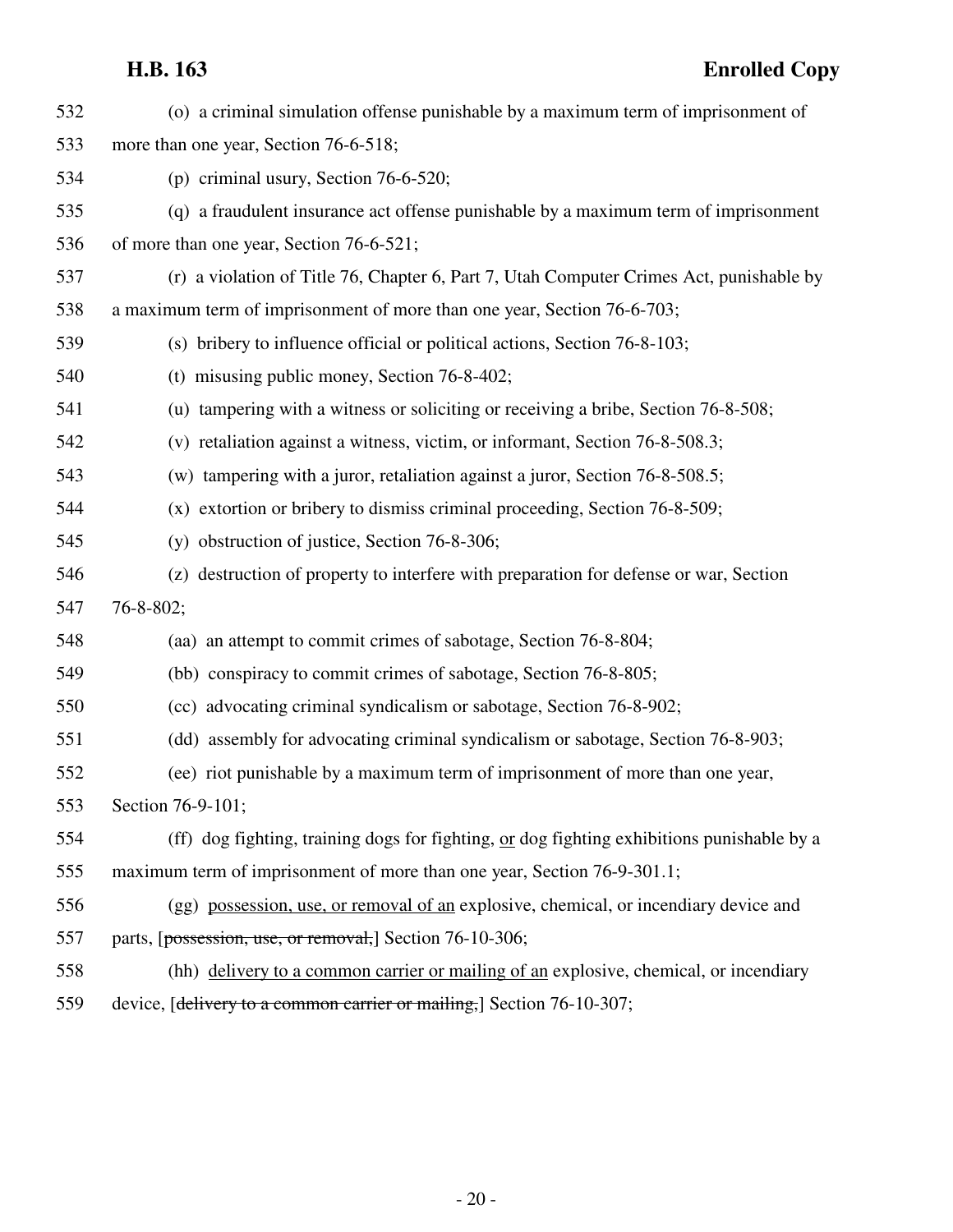| 560 | (ii) exploiting prostitution, Section 76-10-1305;                                                   |
|-----|-----------------------------------------------------------------------------------------------------|
| 561 | (ii) aggravated exploitation of prostitution, Section 76-10-1306;                                   |
| 562 | (kk) bus hijacking, assault with intent to commit hijacking, dangerous weapon or                    |
| 563 | firearm, Section 76-10-1504;                                                                        |
| 564 | (ll) discharging firearms and hurling missiles, Section 76-10-1505;                                 |
| 565 | (mm) violations of the Pattern of Unlawful Activity Act and the offenses listed under               |
| 566 | the definition of unlawful activity in the act, including the offenses not punishable by a          |
| 567 | maximum term of imprisonment of more than one year when those offenses are investigated as          |
| 568 | predicates for the offenses prohibited by the act, Section 76-10-1602;                              |
| 569 | (nn) communications fraud, Section 76-10-1801;                                                      |
| 570 | $(00)$ money laundering, Sections 76-10-1903 and 76-10-1904; or                                     |
| 571 | (pp) reporting by a person engaged in a trade or business when the offense is                       |
| 572 | punishable by a maximum term of imprisonment of more than one year, Section 76-10-1906.             |
| 573 | Section 16. Section 77-38-3 is amended to read:                                                     |
|     |                                                                                                     |
| 574 | 77-38-3. Notification to victims -- Initial notice, election to receive subsequent                  |
| 575 | notices -- Form of notice -- Protected victim information -- Pretrial criminal no contact           |
| 576 | order.                                                                                              |
| 577 | (1) Within seven days of the filing of felony criminal charges against a defendant, the             |
| 578 | prosecuting agency shall provide an initial notice to reasonably identifiable and locatable         |
| 579 | victims of the crime contained in the charges, except as otherwise provided in this chapter.        |
| 580 | (2) The initial notice to the victim of a crime shall provide information about electing            |
| 581 | to receive notice of subsequent important criminal justice hearings listed in Subsections           |
| 582 | $77-38-2(5)(a)$ through (f) and rights under this chapter.                                          |
| 583 | (3) The prosecuting agency shall provide notice to a victim of a crime for the important            |
| 584 | criminal justice hearings, provided in Subsections $77-38-2(5)(a)$ through $(f)$ , which the victim |
| 585 | has requested.                                                                                      |
| 586 | (4) (a) The responsible prosecuting agency may provide initial and subsequent notices               |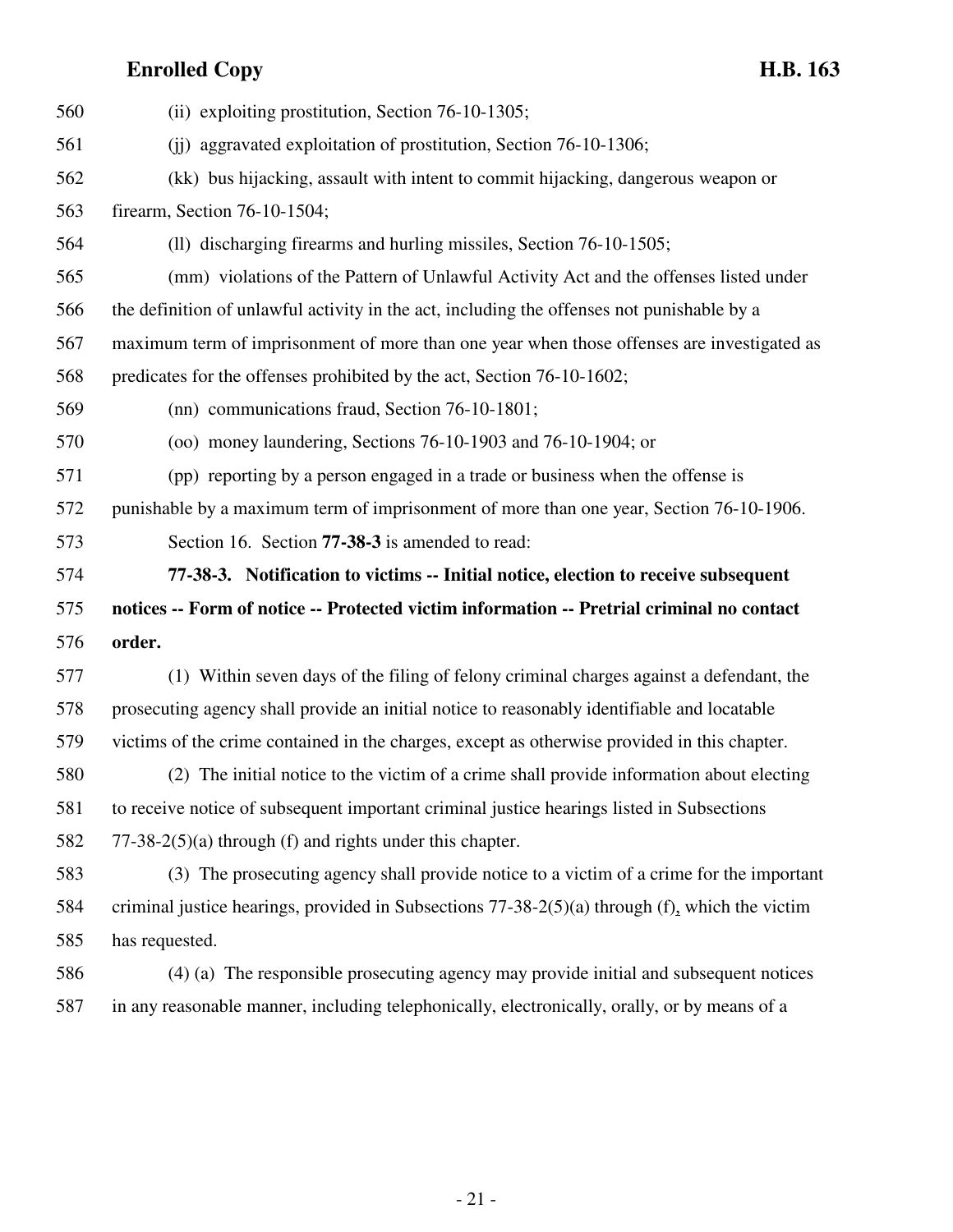588 letter or form prepared for this purpose.

589 (b) In the event of an unforeseen important criminal justice hearing, listed in 590 Subsections 77-38-2(5)(a) through (f) for which a victim has requested notice, a good faith 591 attempt to contact the victim by telephone shall be considered sufficient notice, provided that 592 the prosecuting agency subsequently notifies the victim of the result of the proceeding.

593 (5) (a) The court shall take reasonable measures to ensure that its scheduling practices 594 for the proceedings provided in Subsections 77-38-2(5)(a) through (f) permit an opportunity for 595 victims of crimes to be notified.

596 (b) The court shall also consider whether any notification system it might use to 597 provide notice of judicial proceedings to defendants could be used to provide notice of those 598 same proceedings to victims of crimes.

599 (6) A defendant or, if it is the moving party, Adult Probation and Parole, shall give 600 notice to the responsible prosecuting agency of any motion for modification of any 601 determination made at any of the important criminal justice hearings provided in Subsections 602 77-38-2(5)(a) through (f) in advance of any requested court hearing or action so that the 603 prosecuting agency may comply with its notification obligation.

604 (7) (a) Notice to a victim of a crime shall be provided by the Board of Pardons and 605 Parole for the important criminal justice hearing provided in Subsection  $77-38-2(5)(g)$ .

606 (b) The board may provide notice in any reasonable manner, including telephonically, 607 electronically, orally, or by means of a letter or form prepared for this purpose.

608 (8) Prosecuting agencies and the Board of Pardons and Parole are required to give 609 notice to a victim of a crime for the proceedings provided in Subsections 77-38-2(5)(a) through 610 (f) only where the victim has responded to the initial notice, requested notice of subsequent 611 proceedings, and provided a current address and telephone number if applicable.

612 (9) (a) Law enforcement and criminal justice agencies shall refer any requests for 613 notice or information about crime victim rights from victims to the responsible prosecuting 614 agency.

615 (b) In a case in which the Board of Pardons and Parole is involved, the responsible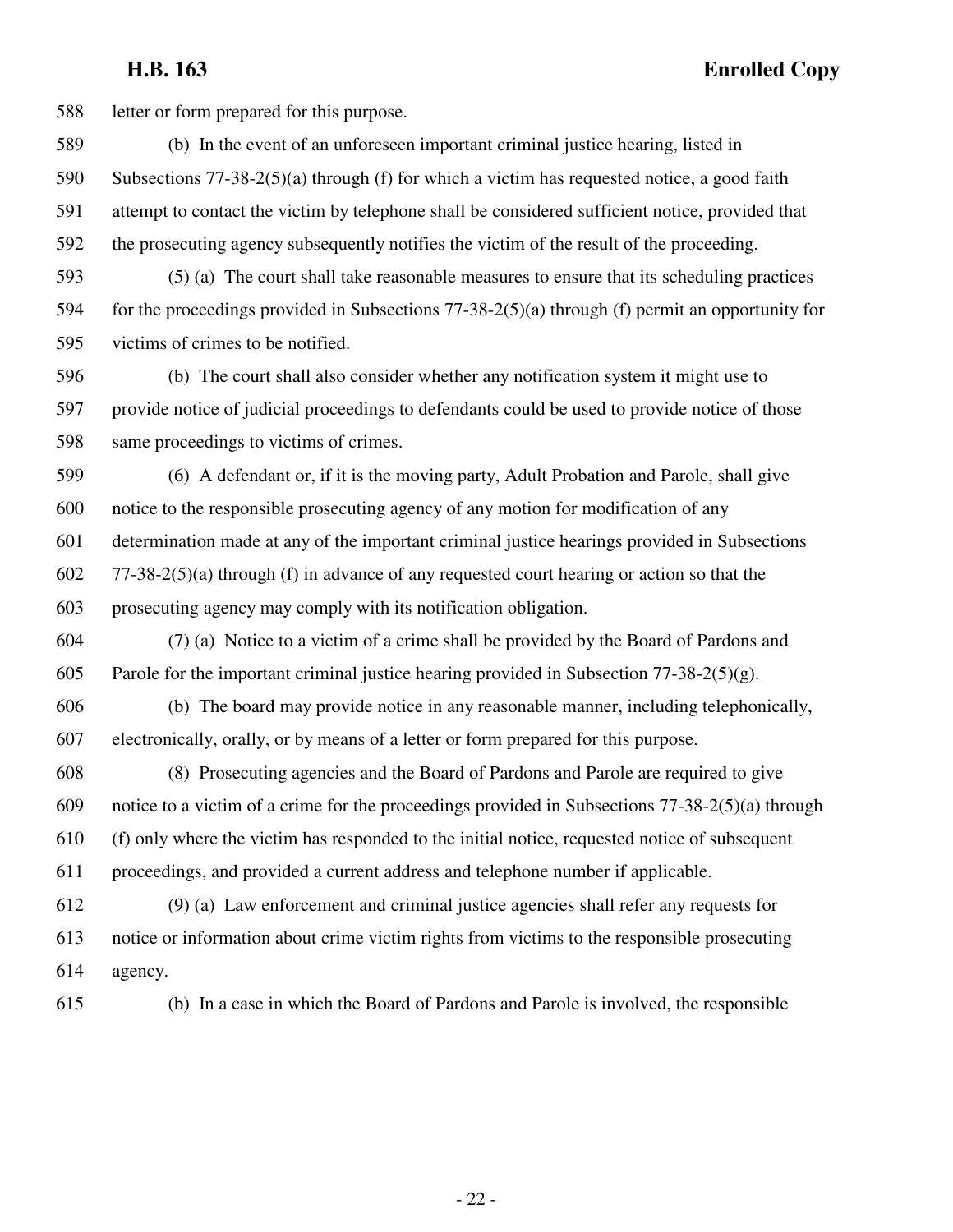| 616 | prosecuting agency shall forward any request for notice it has received from a victim to the  |
|-----|-----------------------------------------------------------------------------------------------|
| 617 | Board of Pardons and Parole.                                                                  |
| 618 | (10) In all cases where the number of victims exceeds 10, the responsible prosecuting         |
| 619 | agency may send any notices required under this chapter in its discretion to a representative |
| 620 | sample of the victims.                                                                        |
| 621 | (11) (a) A victim's address, telephone number, and victim impact statement maintained         |
| 622 | by a peace officer, prosecuting agency, Youth Parole Authority, Division of Juvenile Justice  |
| 623 | Services, Department of Corrections, and Board of Pardons and Parole, for purposes of         |
| 624 | providing notice under this section, is classified as protected as provided in Subsection     |
| 625 | $63G-2-305(10)$ .                                                                             |
| 626 | (b) The victim's address, telephone number, and victim impact statement is available          |
| 627 | only to the following persons or entities in the performance of their duties:                 |
| 628 | (i) a law enforcement agency, including the prosecuting agency;                               |
| 629 | (ii) a victims' right committee as provided in Section 77-37-5;                               |
| 630 | (iii) a governmentally sponsored victim or witness program;                                   |
| 631 | (iv) the Department of Corrections;                                                           |
| 632 | (v) the Utah Office for Victims of Crime;                                                     |
| 633 | (vi) the Commission on Criminal and Juvenile Justice; and                                     |
| 634 | (vii) the Board of Pardons and Parole.                                                        |
| 635 | (12) The notice provisions as provided in this section do not apply to misdemeanors as        |
| 636 | provided in Section 77-38-5 and to important juvenile justice hearings as provided in Section |
| 637 | $77-38-2.$                                                                                    |
| 638 | (13) (a) When a defendant is charged with a felony crime under Sections 76-5-301              |
| 639 | through 76-5-310 regarding kidnapping, human trafficking, and human smuggling; Sections       |
| 640 | 76-5-401 through 76-5-413 regarding sexual offenses; or Section 76-10-1306 regarding          |
| 641 | aggravated exploitation of prostitution, the court may, during any court hearing where the    |
| 642 | defendant is present, issue a pretrial criminal no contact order:                             |
| 643 | (i) prohibiting the defendant from harassing, telephoning, contacting, or otherwise           |

- 23 -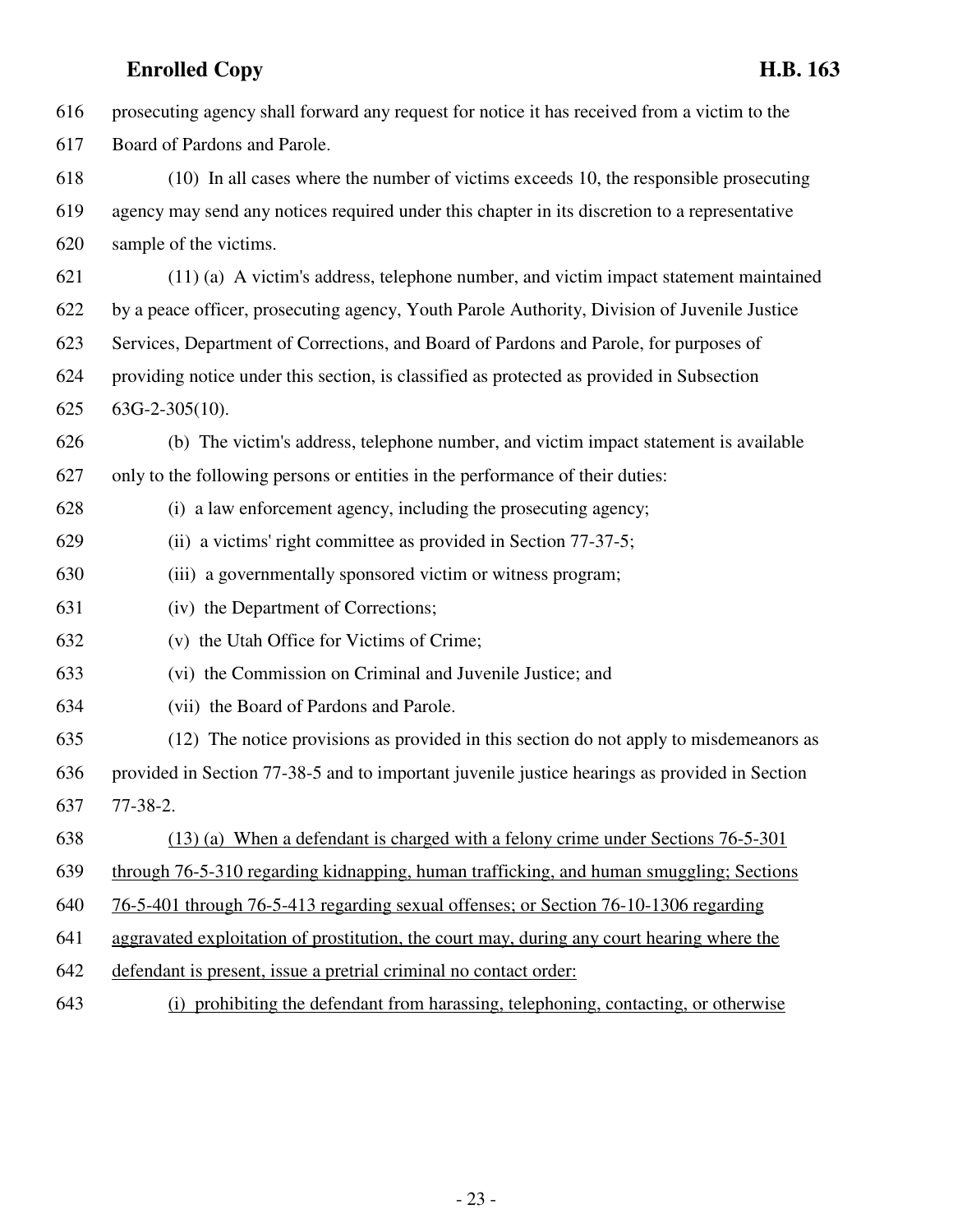| 644 | communicating with the victim directly or through a third party;                                   |
|-----|----------------------------------------------------------------------------------------------------|
| 645 | (ii) ordering the defendant to stay away from the residence, school, place of                      |
| 646 | employment of the victim, and the premises of any of these, or any specified place frequented      |
| 647 | by the victim or any designated family member of the victim directly or through a third party;     |
| 648 | and                                                                                                |
| 649 | (iii) ordering any other relief that the court considers necessary to protect and provide          |
| 650 | for the safety of the victim and any designated family or household member of the victim.          |
| 651 | (b) Violation of a pretrial criminal no contact order issued pursuant to this section is a         |
| 652 | third degree felony.                                                                               |
| 653 | (c) (i) The court shall provide to the victim a certified copy of any pretrial criminal no         |
| 654 | contact order that has been issued if the victim can be located with reasonable effort.            |
| 655 | The court shall also transmit the pretrial criminal no contact order to the statewide<br>(i)       |
| 656 | domestic violence network in accordance with Section 78B-7-113.                                    |
| 657 | Section 17. Section 78B-7-113 is amended to read:                                                  |
|     |                                                                                                    |
| 658 | 78B-7-113. Statewide domestic violence network -- Peace officers' duties --                        |
| 659 | Prevention of abuse in absence of order -- Limitation of liability.                                |
| 660 | (1) (a) Law enforcement units, the Department of Public Safety, and the Administrative             |
| 661 | Office of the Courts shall utilize statewide procedures to ensure that peace officers at the scene |
| 662 | of an alleged violation of a protective order or pretrial criminal no contact order have           |
| 663 | immediate access to information necessary to verify the existence and terms of that order, and     |
| 664 | other orders of the court required to be made available on the network by the provisions of this   |
| 665 | chapter [or]. Title 77, Chapter 36, Cohabitant Abuse Procedures Act, or Section 77-38-3.           |
| 666 | Those officers shall use every reasonable means to enforce the court's order, in accordance with   |
| 667 | the requirements and procedures of this chapter [and], Title 77, Chapter 36, Cohabitant Abuse      |
| 668 | Procedures Act, and Section 77-38-3.                                                               |
| 669 | (b) The Administrative Office of the Courts, in cooperation with the Department of                 |
| 670 | Public Safety and the Criminal Investigations and Technical Services Division, established in      |